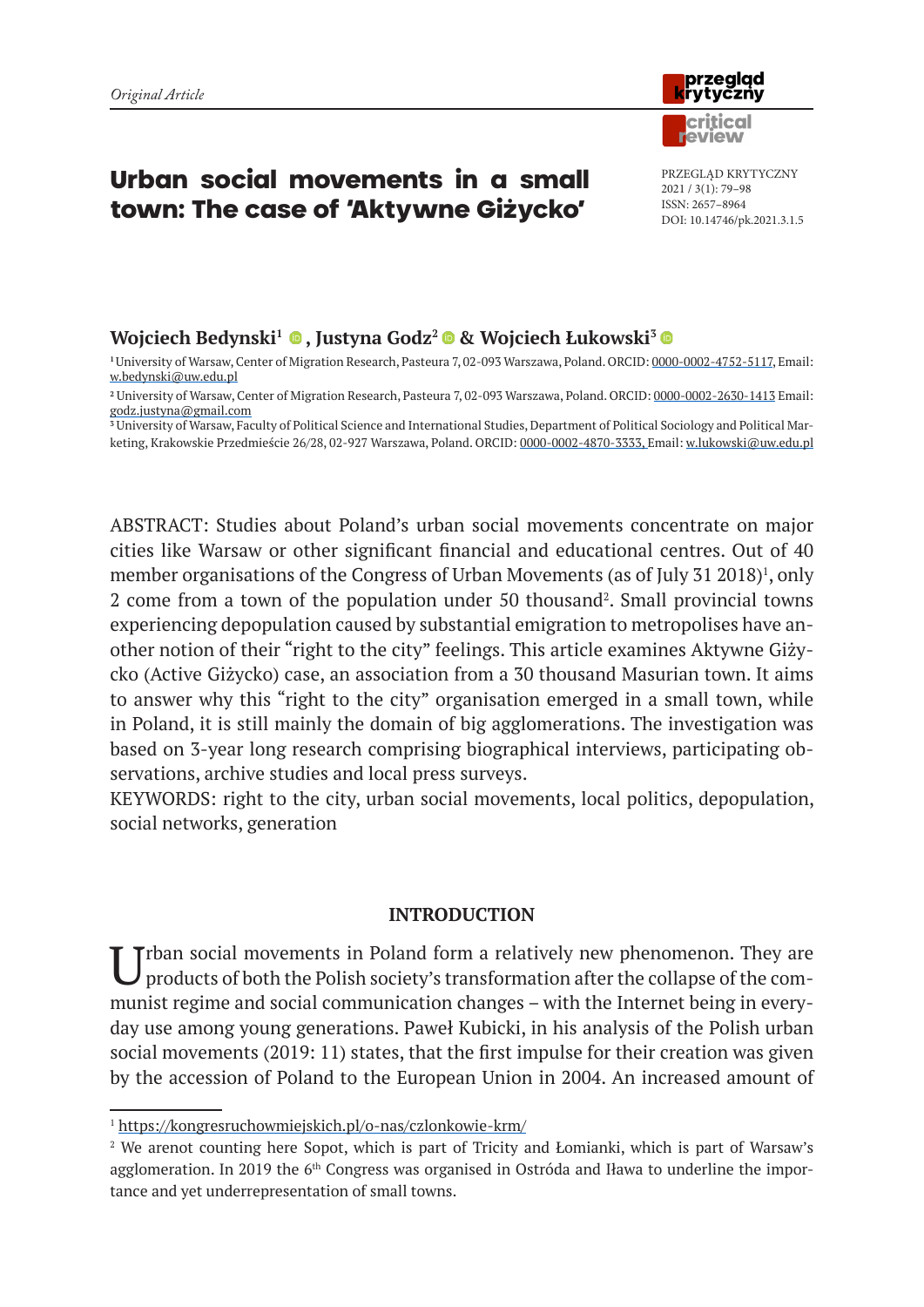capital driven from the EU funds brought an uncontrolled and chaotic construction boom in the cities. Archaic or non-existent urban planning did not prevail wild development, which in turn did not meet social resistance because civil structures were still not prepared. This chaos (Kusiak 2017) and lack of control from the city authorities encouraged activists to react. While first formal or informal movements begun shortly after 2004, the 1<sup>st</sup> Congress of Urban Movements in Poznań was called not sooner than in 20113 .

Kubicki's respondents from the Polish Congress of Urban Movements (Kubicki 2019:12) admit that almost all organisations gathered there to represent the young middle class's academic world from big cities. Therefore, why did such a movement develop in a not even 30-thousand Masurian town and relatively early, before many similar organisations in much bigger centres? We argue that the answer could lay in the touristic character of the place. It might not even be a direct result of globalisation that penetrates it faster than many other, less favourably situated provincial towns. However, because of its touristic character, Giżycko has experienced a similar chaos as the one which affected Poland's big cities.

## **SMALL TOWN FACING GLOBALISATION**

The difference between the big city and the small town is well illustrated by Saskia Sassen's global city concept (1991). According to Sassen, cities became centres of intermediation in finance, law, information, and production in the digitised and globalised operational space. Intermediation processes link local and regional models with global patterns and therefore multiply given solutions in many new places using local skilled workforce and resources. This can only be done in major cities as it requires highly specialised networking that engages a variety of different specialists, absent in smaller urban centres. In contrast, small towns are often associated with society's traditional model, they are considered fusty, and their access to globalisation seems to be limited.

Globalisation also means changes in ownership. Big cities become international and global in their property structure, as corporations buy land or buildings to make offices or simply to invest (Pobłocki 2014:159). Local authorities sell the properties to gain additional resources and patch the budget hole. These concerns metropolises like London, where the Qatari investors have already more land in their hands than the queen of England, but also small places like Giżycko, where the town authorities sell real estates for new hotels, supermarkets and shopping malls. There are many flats and lots that are empty in both cases – people buy properties for investment with no intention to live therein. This concerns tourist places, where their location, environmental advantages, or fashion favour purchasing real estates by upper-middle-class people from big agglomerations. Apartment buildings owned by seasonal residents standing in central places of the towns partly exclude permanent inhabitants from the townscape. This competition over the space is won by representatives of the so-called "metropolitan class" (Główczyński 2017:69), with high financial and cultural capital.

<sup>3</sup> https://kongresruchowmiejskich.pl/o-nas/i-kongres-ruchow-miejskich/.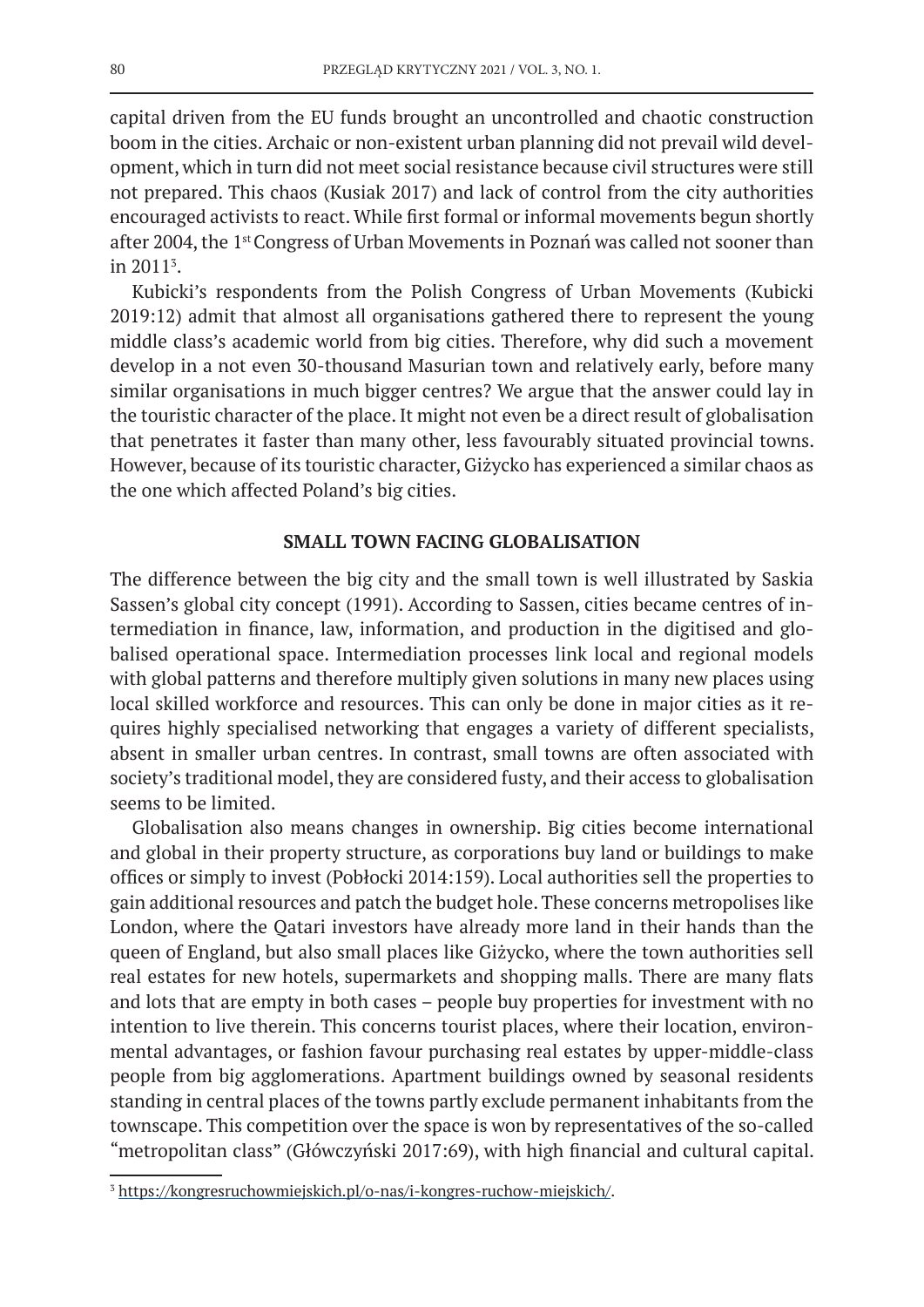Their radically different needs change the area's economic and social character – for example, formerly loud trading districts could become quiet resting places with only several cafes or services.

Focusing on large, global cities, Sassen does not notice that their development is related to other sites' condition, not necessarily only small ones. The "winner-takesall" logic works here. In the landscape of late modernity cities, relatively few of them enjoy high recognition and recognised attractiveness. Many other sites - not only cities but also other settlements or entire regions - lose their importance. Their inhabitants, especially those who perceive their lives in terms of social advancement, are forced to emigrate. This triggers a kind of degradation spiral.

However, it is also pointed out that the "winner-takes-all" logic can be at least relativised by the "long tail" logic (Anderson 2006). A small town can "defend itself" against the mass market, advertising itself as a "niche product" – one that is unique, peculiar, unrepeatable. However, even this method of resistance can also be dangerous. In this context, Venice's example is often given, which has become a victim of its attractiveness. Gentrification processes (Lees et al. 2010) that took place caused a drastic decrease in the number of inhabitants, making the city, due to crowds of tourists and high prices, very unfriendly for permanent residents. Similar processes can be observed in Giżycko, although on an incomparably smaller scale. However still, many inhabitants, social environments and town authorities on many occasions emphasise the uniqueness of the town, its still insufficiently exploited touristic potential and the unique qualities that favour living in it. Aktywne Giżycko association, which is primarily the voice of the generation born after 1989/1990, is part of this approach.

In fact, struggle against selling or changing the social context of particular places in the cityscape was the cause for many of the Polish urban social movements<sup>4</sup>. Particular groups wanted to mark their presence and take part in these negotiations over the urban landscape. Urban social movements aimed to include public debate in making decisions on the use of city space. It was valid for Warsaw but also relevant for small towns like Giżycko.<sup>5</sup>

Post-socialist towns and cities only started to experience these global processes

<sup>4</sup> In Warsaw Miasto Jest Nasze (The City is Our) association begun in 2013 with the protests against the idea to destroy wooden houses in Jazdów (settlement of about 30 buildings in the centre of Poland's capital constructed just after the war as a contribution of the Finnish government which collaborated with Hitler against the USRR) and transmission of this area to developers. As is written in the association's website, "from the beginning of our activity, we have stigmatised the arrogant and badly done management of Warsaw, such as: conducting chaotic spatial policy, amazing passivity towards the reprivatisation of public buildings, educational establishments and parks…" (https://miastojestnasze. org/mjn/historia/). The association was, however, registered in 2015, so two years later than Aktywne Giżycko.

<sup>&</sup>lt;sup>5</sup> The town experienced at least three major public debates in just first half of 2019 that concerned planned changes in the townscape: the defense of the Town Forest, which the Regional Directorate of State Forests wanted to cut down; the debate on the new massive apartment hotel to be constructed in the very centre of the town; the sale of the former "Fala" cinema and widespread fear, that the lot could be used to set up a yet another shopping mall. Aktywne Giżycko was active only in the last of the mentioned cases. The silence on the other two issues brought critique of the organisation by its opponents.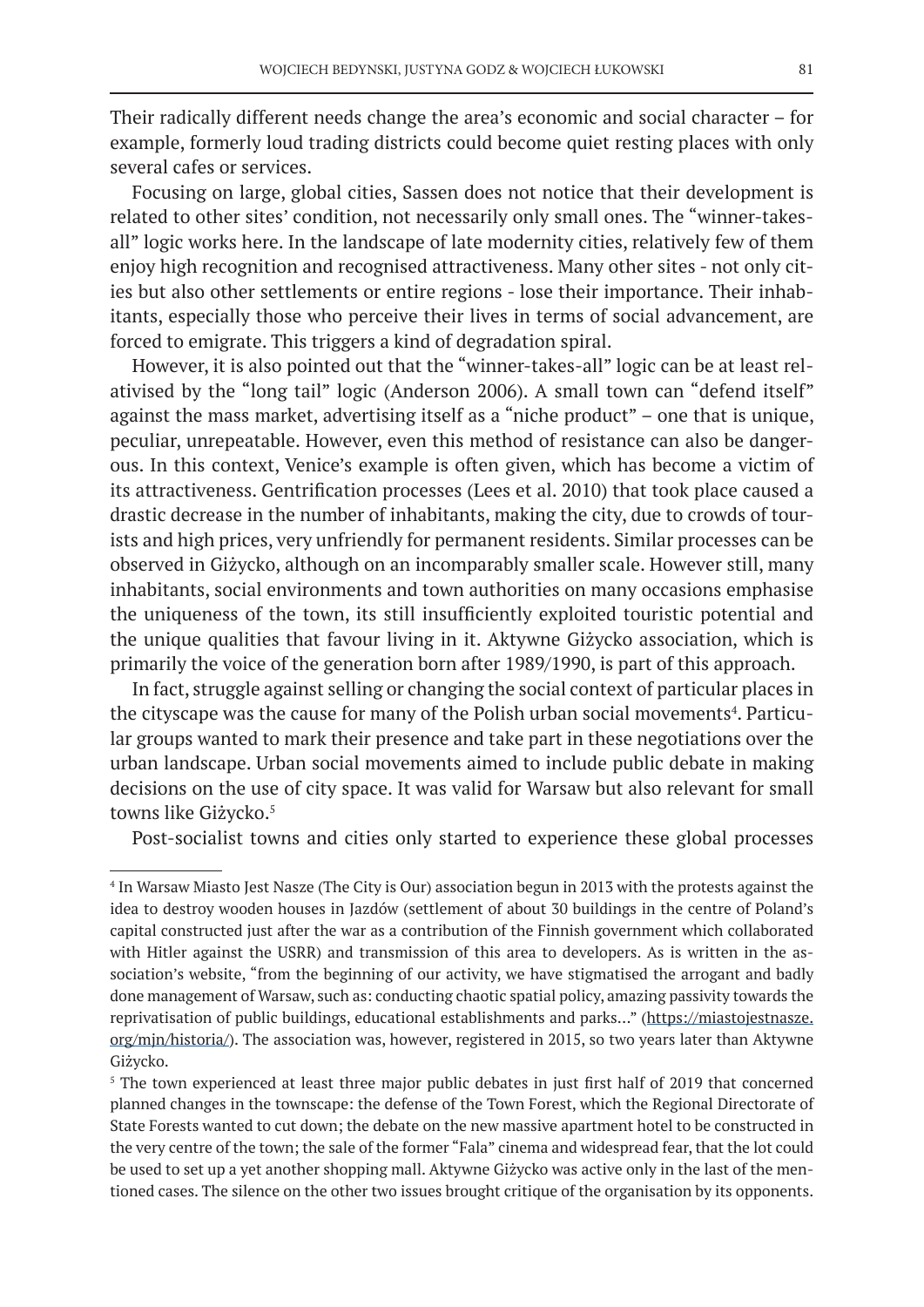after the transformation. A centralised and planned economy in the socialist times did not need so much intermediation; the ownership was not quite the subject of negotiations. This is why we have observed the emergence of the "right to the city" movements in Central and Eastern Europe only from around a decade (Pluciński 2018). Economic and political transformation merged with new modes of self-organisation: the common use of the Internet and social media. These tools were of great importance in making the first Polish "right to the city" movements, not only as a social communication method but also as a weapon against the city or town council or mayor. Young people primarily created the message to other young people, for whom the Internet was the first choice in access to information.

Many want to be included in this global network of specialised intermediates. This is the fastest, easiest and very often only way to achieve financial success and get a satisfactory job. This is also a natural consequence of education – which starts in the small town but later has to be continued in a big academic centre. What seems to be of great importance in that new role of global cities is migration. Entering this specialised network is possible only by moving into big agglomerations as it is there where people get proper specialised education, acquire contacts and get concrete work possibilities.

Apart from this pulling factor, there is also at least one major pushing factor: the loss of habitat for the people of the provinces. Polish rapid transformation combined with universal globalisation processes erased much of the local labour market, industry and agriculture, leaving the young people no choice but to emigrate. They went to the big cities, and very often abroad, especially after 2004. The massive loss of habitat that Saskia Sassen (2016) described mainly in the economy and Earth sciences can also have a cultural dimension. It is not limited to dried lands and the transformation of cultivated fields into big plantations with a foreign workforce<sup>6</sup>, but also concerns a change in aspirations, life strategies, social networks expanding outside the town area etc. This loss of habitat notably changed the local middle class.<sup>7</sup> While parents are already settled and have stable and respectful social positions, their children became highly mobile. In their mass they flew outside the provincial towns seeking education, work and more globalised life.

The globalisation of the big cities also brought the question of identity, which is very strongly underlined by the "right to the city" movements. Although they are primarily left-wing organisations (Kubicki 2019: 13) and do not emphasize the national culture in the first place, they care about the specific character of particular places, districts, streets and parks. Their efforts are aimed to save those fragments of a cityscape with their unique character and fight for them against globalisation and unification, for example, the construction of yet another shopping mall. Their care for saving local identities and landscapes derives from the fact that global capital and immigrant workforce<sup>s</sup> create global cultural unity of the global city. As Saskia Sassen

<sup>6</sup> These phenomena are called by Sassen "dead land" or "dead water" (2016: 205).

<sup>7</sup> Out of 31 active members of the Giżycko's Rotary Club, only a few have children that live in Mazury.

Most of the younger generation emigrated and lived a global life, very often abroad.

<sup>&</sup>lt;sup>8</sup> In the Polish case, mostly intra-state migrations or workers from Ukraine.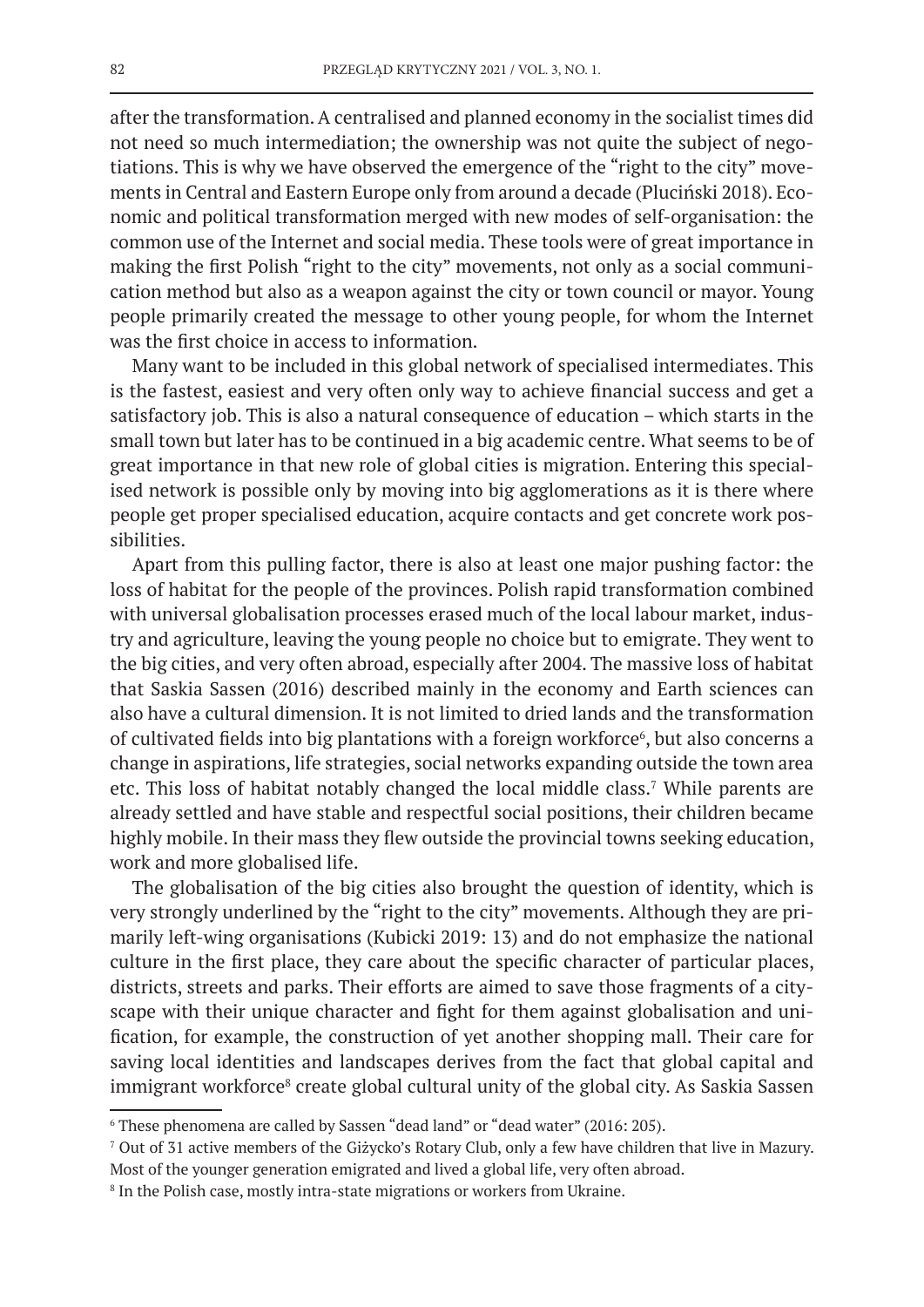wrote, "de-nationalising" of urban space and the formation of new claims by transnational actors raise the question: Whose city is it? (Sassen 2005: 39) Standardisation of architecture, the same logos visible in the streets, and similar solutions in urban transportation make an impression that cities or districts lose their unique character, including national.

In the big cities, protest against these global processes comes from the well-educated leftish youth, who heard about how important identity is at cultural anthropology lectures at universities. The middle class is the main actor of the modern "right to the city" movements – "this change in resource mobilisation can be seen clearly in the case of transformations of contemporary urban social movements, which traditionally had a rather left-wing character and emerged out of a sense of social injustice. Currently, they are starting to take on a different character, emphasise above all cultural issues, and the urban middle class becomes their main actor" (Kubicki 2017:176). In small provincial towns, the case is very much different. The protest is not about the high amount of global culture, but about the lack of it. While big-city activists advise to slow down, concentrate on small things, sacrifice some of the development and wealth in hope for a more balanced, well-settled life, small-town activists seem to be trying to move their town, activate it, open to global culture and make their habitat similar to that of metropolises. They are trying to show that in the small town the same is possible: cultural life, parties, sport, getting a well-paid job.

In this context, the appearance of Aktywne Giżycko, as a fully-developed urban social movement becomes an unusual phenomenon. In many aspects, the organisation is similar to the majority of urban social movements (the age of its founders, the importance of the Internet and social media, critique of local authorities, methods of action) and meanwhile, in many other it is different (contrary to the vast majority, it has a clear right wing shape politically). Its leader, Piotr Andruszkiewicz, said that it was not only one of the very first movements of this kind in Poland<sup>9</sup>, but also according to his knowledge, inspired many similar groups of young people in smaller towns.

#### **MOBILITY OF PEOPLE, MOBILITY OF THE TOWN**

Project "Territorial and social mobility in the biographical and generational experience of the inhabitants of a small town - analysis on the example of Giżycko" (2017- 2020), realised with support from Polish National Science Centre, was an anthropological examination of 4 generations of town's high school alumni. The total amount of over 80 interviews with people who finished schools in the 76-77', 86-87', 96-97' and 2006-7' plus some more talks with "specialists" (such as teachers, town councillors, the mayor, local elite, businessmen etc.) together with participant observation for 3 years and analysis of written sources helped us to understand the logics standing behind town's social landscape.

Observations that we managed to take as a team led us to conclude that mobility is essential for a small provincial town that faces the globalising reality. It is the mobility

<sup>9</sup> Registered as an NGO in 2013, the association from Giżycko anticipated major Polish urban movements, such as Miasto Jest Nasze, which begun in 2015.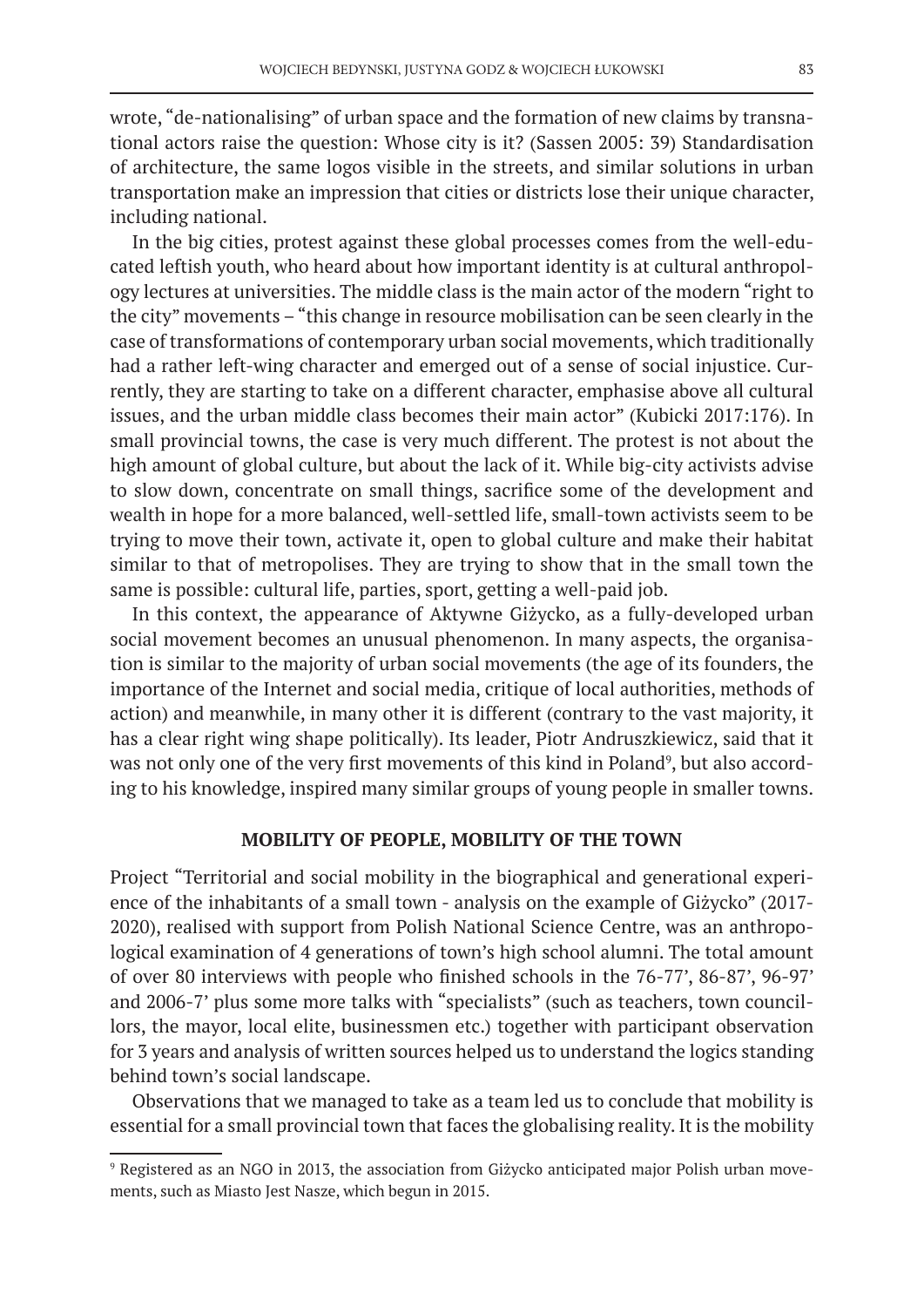of people, capital, information and goods, and the mobility of the town itself in both physical and sociological dimensions. Migration, being an obvious necessity in a place with no higher educational institutions, marks an experience of the whole generation.10 - often whole classes leave the town just after their A-level departing to closest academic centres (Olsztyn, Białystok), big metropolises or abroad:

I count people who stayed in Giżycko. Moreover, just like the class had twenty-five people, and now maybe four people live here. I think so; this is my state of knowledge. Very little. And within these four, I am counting myself, who came back to Giżycko only recently. [Male, 42 y. o.]

As a result of this outflow, a long-term observer could point, that during spring, autumn and winter months, the town is, to a certain degree lacking people in their 20 ies. They appear for the season and on occasions like Christmas when they travel back to their families. Only then they can be encountered in cafes and the streets. Often these meetings are significant to them, as they gather in packs of old school friends. Nevertheless, when Christmas or holidays end, they go back to Warsaw, Gdańsk or abroad and Giżycko again seems less vivid.

Aktywne Giżycko is one of the apparent signs and products of at least one of the generations that have been points of interest during the research. The association challenges the situation described above, trying to convince that it is possible to live an active, young life even in Giżycko and that it does not necessarily mean being a tourist in one's town. Activation of the younger generation, the introduction of new information technologies to the public discourse, activity through happenings, an invention of many new circular events from sport to disco parties, involvement in the most controversial public debates, finally entering the world of local politics – all that proves that Aktywne Giżycko is a phenomenon well worth a description similar to "right to the city" movements from bigger centres. The organisation tries to show that inhabitants of a small town want to have the right to it.

The right to the city, in this case, is formulated primarily as a postulate of the generation whose whole life has already taken place in free Poland and who experiences a frustration of having life chances blocked – especially for those young people who, for various reasons, decided to stay in their hometown or, in the event of migration, maintain close ties with it. They do not consider migration to be a satisfactory solution because they still find Giżycko an attractive place to live. A significant obstacle to them is the passivity of the inhabitants they had observed and that of the local political elite. Hence the name Aktywne Giżycko because they wanted to sow ferment to activate the town.

This generational character of the movement can be contrasted with the relevant organisation set up by the previous generation – Wspólnota Mazurska (Masurian

<sup>&</sup>lt;sup>10</sup> Of course, there has always been an outflow of inhabitants from the provinces, but never before it has reached such numbers to become an experience shared by the whole generation. During the communist era, different were also reasons to migrate – the interviews show that in the first place, people mentioned accommodation (it was hard to get their own flat). In contrast, nowadays young people move seeking education and a better job.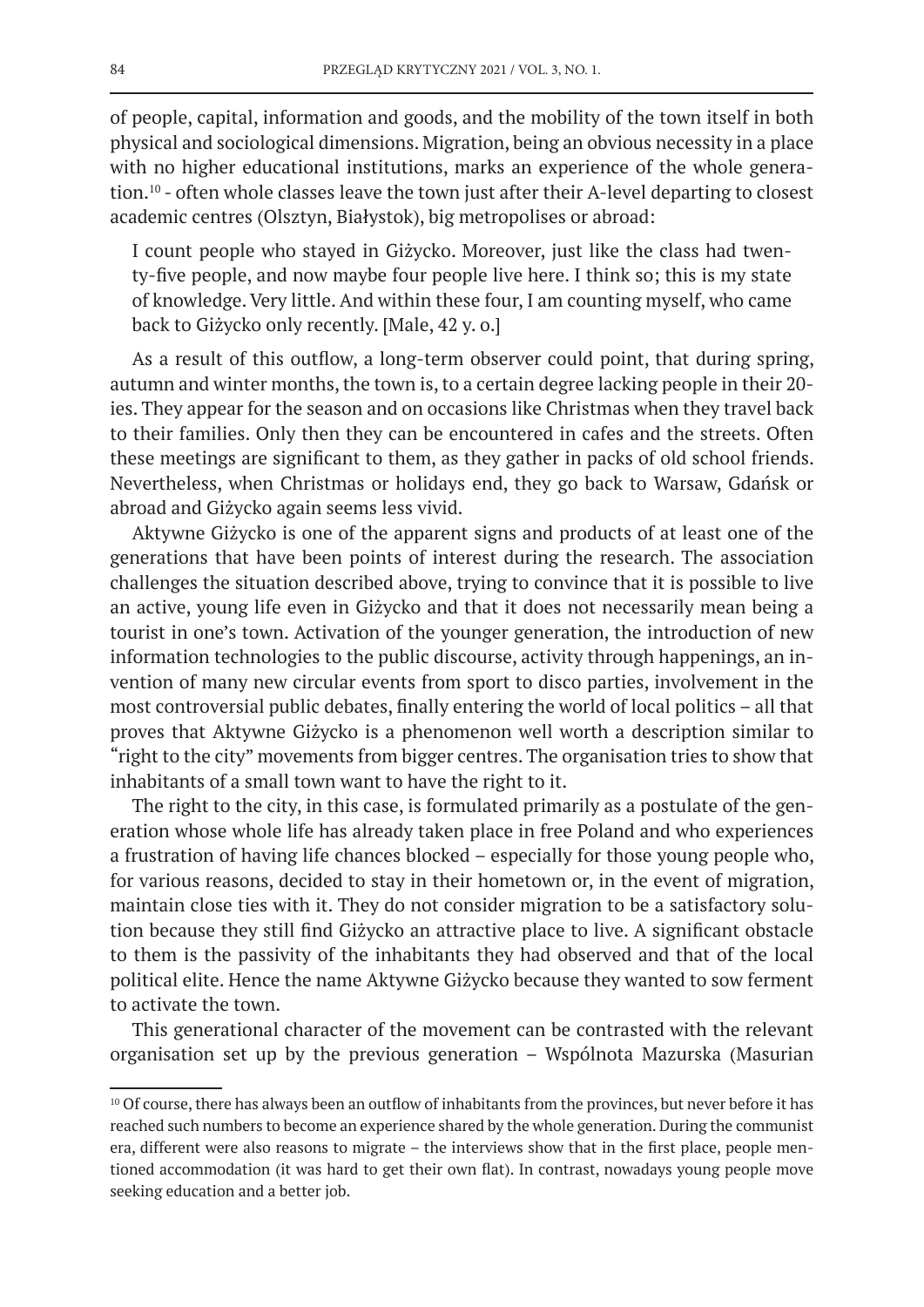Community), which was registered in 1991, just after the great geopolitical change in Poland. It seems not a coincidence that the new generation did not just join their older fellow citizens but decided to create a new NGO. The two groups are very different in their areas of interest and methods of action. Wspólnota Mazurska is oriented towards the past, tries to understand and promote the region's identity, correct the glitches of the communist propaganda and is focused on locality. Aktywne Giżycko, in contrast, is concentrated on today and tomorrow, does not put too much attention to the past nor to identity issues, puts Giżycko in the middle of a broader global structure, seeing not only regional ties, but finds inspirations worldwide. Even the means of social communication remain very different in the case of both associations. While Wspólnota Mazurska uses longer forms – like books, live debates with the presence of experts or open discussions<sup>11</sup>, Aktywne Giżycko focuses on short forms – happenings, internet TV, Facebook, sports competitions. Even the political positioning of their members goes along with the main division on the Polish political scene. There will be more place to compare the two organisation later in the article.

## **GIŻYCKO AS A TOURISTIC TOWN**

Giżycko might be kind of a unique small town in Poland, as it is a touristic town. This means more connection with the outer world than average. Assuming that globalisation means the process of a more rapid flow of patterns, capital, technologies and ideas (Łukowski & Koryś 2018:128), then Giżycko receives a higher dose of it than many other places of similar size.

In the list of 856 Polish towns with a population of less than  $50.000^{12}$ , Giżycko belongs to very few widely recognised as the country's water sports and sailing capital<sup>13</sup>. The number of tourists coming to the town every year by far exceeds the number of inhabitants.14. The inflow of tourists exposes the place to globalisation much more than most other provincial settlements. Inhabitants experience multiculturalism similar to that in metropolises and significant financial capital well visible in yachts, cars, and infrastructure *in situ*: hotels, marinas, restaurants. They receive guests from the Polish cultural and political elite: actors, singers, politicians, who not only are coming to spend their holidays on Masurian lakes but sometimes buy holiday homes in the area or keep their yachts in the marinas<sup>15</sup>. Among people coming to Giżycko there are

<sup>11</sup> From May 1992 to its destruction fire in 2011, Wspólnota Mazurska ran a place in Giżycko called "Jazz Club Galeria", where many concerts, exhibitions, debates, author's meetings took place.

<sup>&</sup>lt;sup>12</sup> Data by the Polish Central Statistical Office (https://stat.gov.pl/obszary-tematyczne/ludnosc/ludnosc/powierzchnia-i-ludnosc-w-przekroju-terytorialnym-w-2019-roku,7,16.html).

<sup>13</sup> Which is an official trading mark of the town: "Giżycko – żeglarska stolica Polski" (*Giżycko – sailing capital of Poland*).

<sup>&</sup>lt;sup>14</sup> According to the Giżycko Development Strategy for 2015-2025 (p. 64), the town is visited by approximately 50,000 tourists every year (http://mojegizycko.pl/wp-content/uploads/2016/04/Strategia-Rozwoju-Gi%C5%BCycka-na-lata-2015-2025\_06.04.2016.pdf).

<sup>&</sup>lt;sup>15</sup> Robert Lewandowski, international soccer star and the richest Polish sportsman, is one of the investors to build a new restaurant on water – "Wodny Świat". To many, this project is highly controversial as it changes the shapes of the lake board.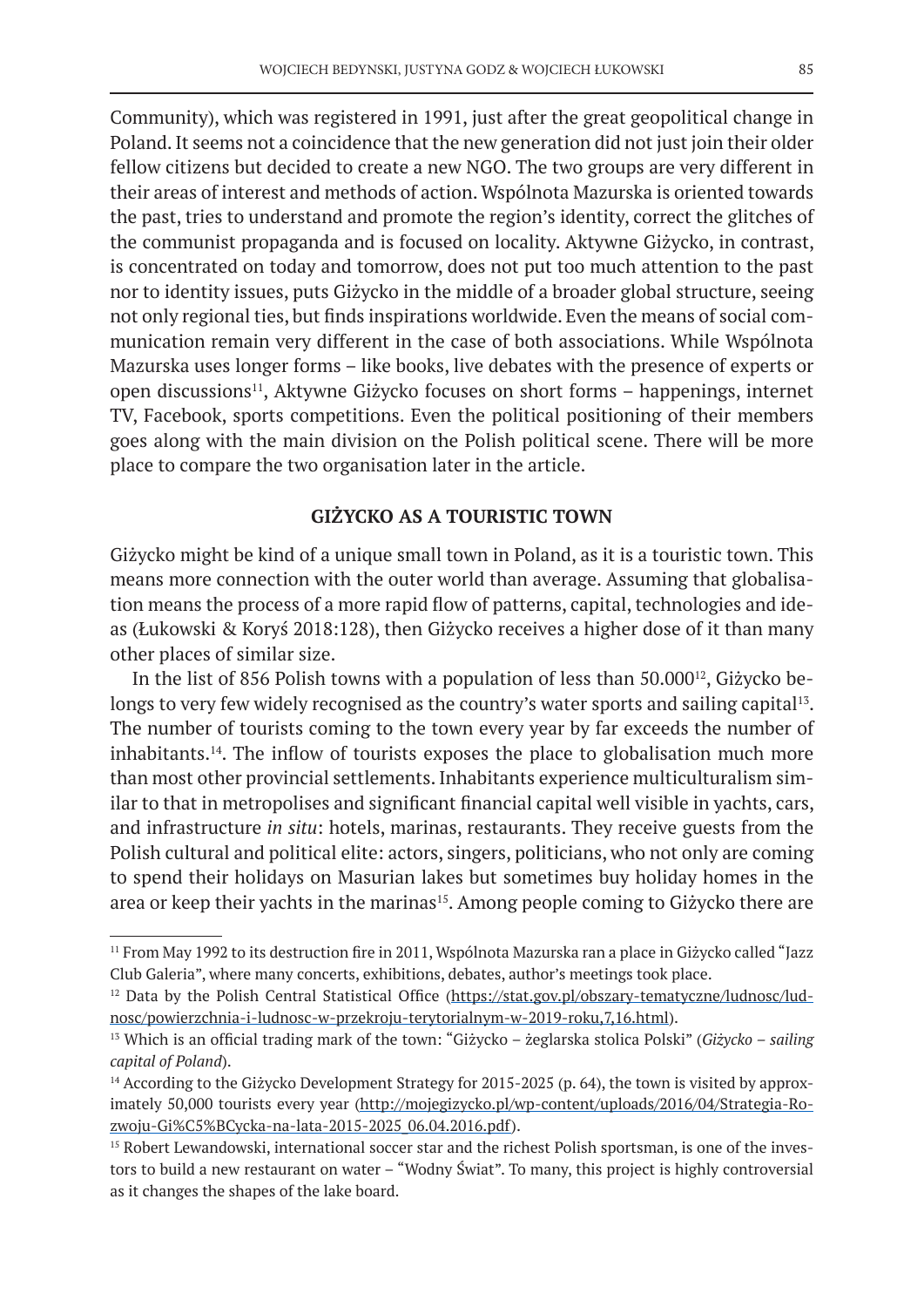foreigners, some of them of distant cultural backgrounds or different races. This again is hard to imagine in a visible scale in many other places.

The touristic season is not long in Masuria; it mainly concerns the summer - also very short and not predictable at the Polish "cold pole". According to data from the Tourism Promotion and Information Center in Giżycko, the number of registered tourists in July and August is over 7,000 people per month, while in the winter period it does not exceed 500 people per month<sup>16</sup>.

The season changes the image of the town completely. From a sleepy, empty "ghost town" that Giżycko appears to be in the winter months, it transforms into a noisy and sometimes even jammed (on land and water) resort. This can be seen especially on the shores of Lake Niegocin, wherein the season many shops, stalls, or small catering facilities grow, restaurants open, and the town beach operates. Tourism also determines the rhythm of the town's cultural life - most of the events are squeezed from May 1 (Grand Opening of the Season) to the end of September, culminating in Mazury Air Show the first weekend of August.

Tourism brings some benefits to the permanent inhabitants but also means many challenges. Only a tiny part of the population lives on tourists or have companies that operate on the touristic market. To most, this is just a seasonal possibility to earn some extra money. Priority given to tourism by local authorities visible in new investments and special care towards chosen representative areas of the town cause social resistance as many permanent inhabitants have a feeling that they are less important than wealthy tourists who come only for a couple of days and then go back to their big cities or abroad. This impression of dealing with double standards was one of the crucial elements in the creation of Aktywne Giżycko as a social movement and has been repeatedly stated by its leader:

The current local authorities have been repeating all the time that tourists should live better in Giżycko. Furthermore, such an example: when I walked around the housing estate on Moniuszki Street, the residents complained that there was no proper road there. That it is full of dirt, full of last year's leaves. To make the contrast, the area around the drawbridge is cleaned daily. This again shows that a tourist, a person who comes to Giżycko for two days only, maybe a little longer, will have a clean town to look well in the selfie photo. But literally 200 meters away, permanent residents do not deserve the same, according to the authorities. We want to reverse this thinking pattern. We want to reverse the slogan that has been promoted over the last ten years - Course for Giżycko<sup>17</sup> - addressed to tourists that they choose Giżycko, have a good time here and leave smiling and happy. And all the investments of recent years have been oriented towards tourists. We want to show that the inhabitants are more important.

[Piotr Andruszkiewicz, as a candidate for mayor, a quotation from the conven-

<sup>&</sup>lt;sup>16</sup> Data by the Center of Promotion and Tourist Information in Giżycko (http://www.gizycko.turystyka. pl/pl/index.php?Menu=54&Next=57).

<sup>&</sup>lt;sup>17</sup> "Kurs na Giżycko" - Giżycko, as Poland's leading sailing destination.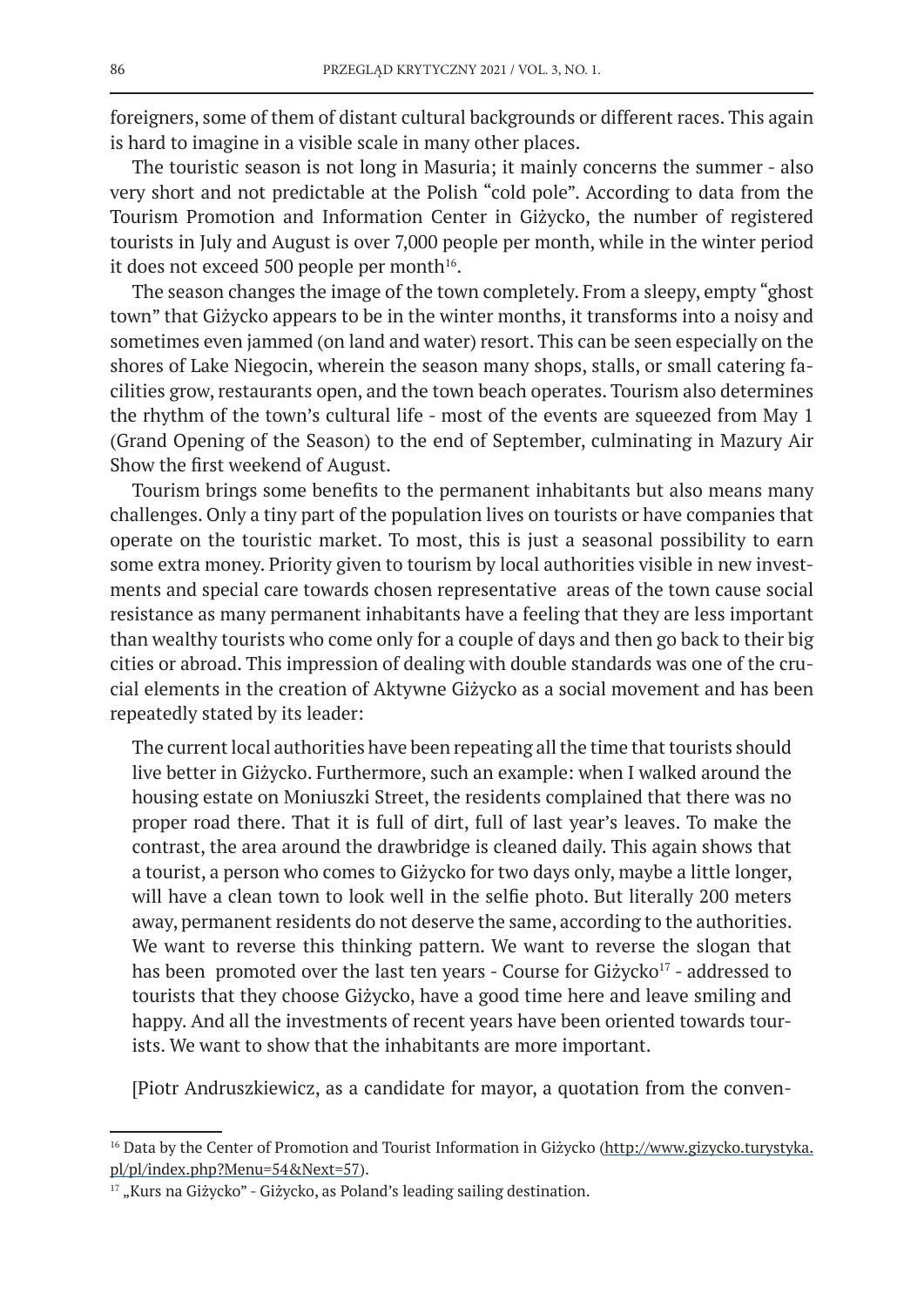#### tion on October 2, 2018]

This feeling of being less important than tourists is reinforced by the character of the rhythm of cultural life in Giżycko, which is also highly subject to the touristic season:

But here, there is a lack of some continuity [...] that there would be something year-round, that something would happen out of season. [male, 42 y. o.]

On the other hand, permanent inhabitants have an impression that the high-season town is something artificial, and to experience a normal situation one should travel outside the summer months when the landscape is quiet, nostalgic, romantic:

If you want to see the real Masuria, come in September or October. [male, 56 y.o.]

The area's touristic character makes life in Giżycko divided to at least two visible seasons: two summer months plus several weekends in spring and early autumn inject an additional portion of dopamine, while a long out-of-season period is characterised by stagnation, emptiness and – to many – boredom. These feelings were particularly a burden to young people who had to wait until another summer to live a more active life. According to Piotr Andruszkiewicz, this was the reason to change the name "Młodzi dla Miasta" (*Youth for Giżycko* - that was the initial name of the organisation, before registration in 2013) to "Aktywne Giżycko".

#### **MIGRATION AND ITS CONSEQUENCES**

This uniqueness of Giżycko, coming from its favourable position as the main town of the Great Masurian Lakes, positively correlates with the local middle class's status. Its representatives, having houses often outside the city or near lakes, having their yachts and motorboats, can enjoy the region's natural values in the same way as newcomers from the "big world" and tourists. The awareness of "being from here" can contribute to the feeling of having unique symbolic capital (Bourdieu 1984): "we are from here, where others must come from a distance." Besides, it is strengthened by the fact that middle-class children who emigrated to large cities in Poland and abroad usually achieved success, which not differs from successes of their colleagues from metropolises. However, this success would not have been possible without the unidirectional spatial mobility in search for education and better employment opportunities.

The symbolic status of this generation of young middle-class people coming from Giżycko can be strengthened by the awareness of having a prosperous home and satisfied parents in a beautiful region in Poland. It creates a sense of what could be called a fourfold success. The parents' success, today fifty- and sixty-year-olds, is duplicated by the often "global" success of their children, and vice versa, the "global" success of children, is duplicated by the success of parents living a quiet and comfortable life in one of the beautiful places in this world. In the end, from the global perspective of children, the place of origin does not matter too much.

From the point of view of the town's social cohesion and sustainable intergenerational reproduction, these processes can mean in the long run such changes in the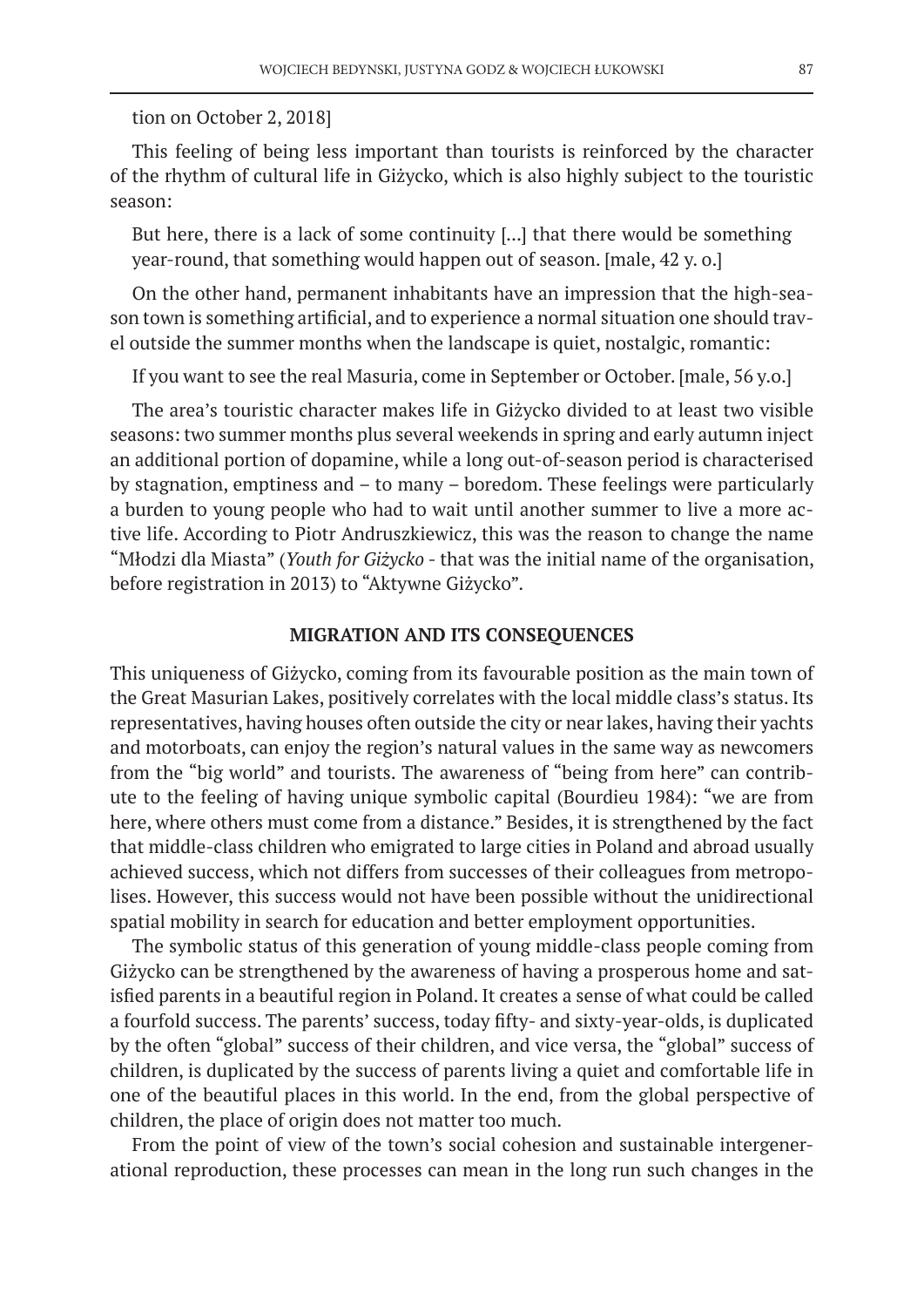social structure, where the local middle class weakens, having in their ethos not only a good, comfortable life but also a high level of identification with the region, awareness that its uniqueness is its most valuable resource. The outflow of educated middle-class people from the younger generation cannot be replaced, as too few come back. They keep connection with their place of origin but live outside; they do not support the economic, social or political life of the town, taking an observer's position, not that of a player. This is, among other issues, what Aktywne Giżycko wanted to challenge – including the voice of an absent younger generation in the town's social life.

The above-presented situation concerns the middle class only, people having substantial cultural capital brought from home. Migration from places like Giżycko, especially for young people with lower cultural capital and coming from lower social status families, means not only migration to large cities in Poland or other more affluent and more developed countries, but also a lower labour market sector in these places (Piore 1975; Boje 1986). Therefore it means permanent exclusion from their aspirations to enter the middle class. It goes along with a phenomenon described above and clearly visible in Giżycko, that local middle-class children are having possession of some cultural capital, if they decide to migrate, they at least reproduce the social position of their parents, often in the same professions, e.g. legal or medical and fairly freely aspire to the global middle class (Reckwitz 2016). Therefore, one can formulate a hypothesis confirmed by observations of graduates' fate from Giżycko's high schools, that the appearance of Aktywne Giżycko has legitimacy in the broader socio-class transformations. It might be an emanation of frustration of this part of the generation for which promises heard from major liberal and leftist parties to catch up with the West fairly quickly have proved to be a kind of neoliberal deception. Because of that, it is less surprising that Aktywne Giżycko is looking for support on the political scene's right side. Its leaders identify themselves with Prawo i Sprawiedliwość (*Law and Justice*), the party whose primary goal is to create a Polish version of the welfare state-related to the attachment to national values, not to the global liberal world.

How an important issue migration is becoming for the small town may be illustrated by the fact that more than half of the active members of Aktywne Giżycko do not live there anymore. Meanwhile, it is proof that emigration does not necessarily mean cutting ties. Again, the Internet seems to play a crucial role in connecting the young generation of Giżycko that live in almost every corner of the world, as our research showed. To an extent, the cultural landscape of the town, social networks, friendships and social activity<sup>18</sup> moved online. This process is used and, to a large scale, was created by Aktywne Giżycko's members as they were local promoters of the Internet and pioneers on Facebook.

<sup>&</sup>lt;sup>18</sup> In 2019 we experienced a substantial charity action organised on Facebook to help a ten y. o. girl from Giżycko who suffers from brain tumour. There were many happenings, runs, sports events, banquets, meetings and auctions organised in the town, with support from the local government and many local organisations, including Aktywne Giżycko. But the most significant part of the activity was taking place online, and it by far outreached Giżycko. While reading hundreds of comments under each post appearing on Facebook, it was pretty obvious to observe that very many of them were written by Giżycko's diaspora in Poland and abroad.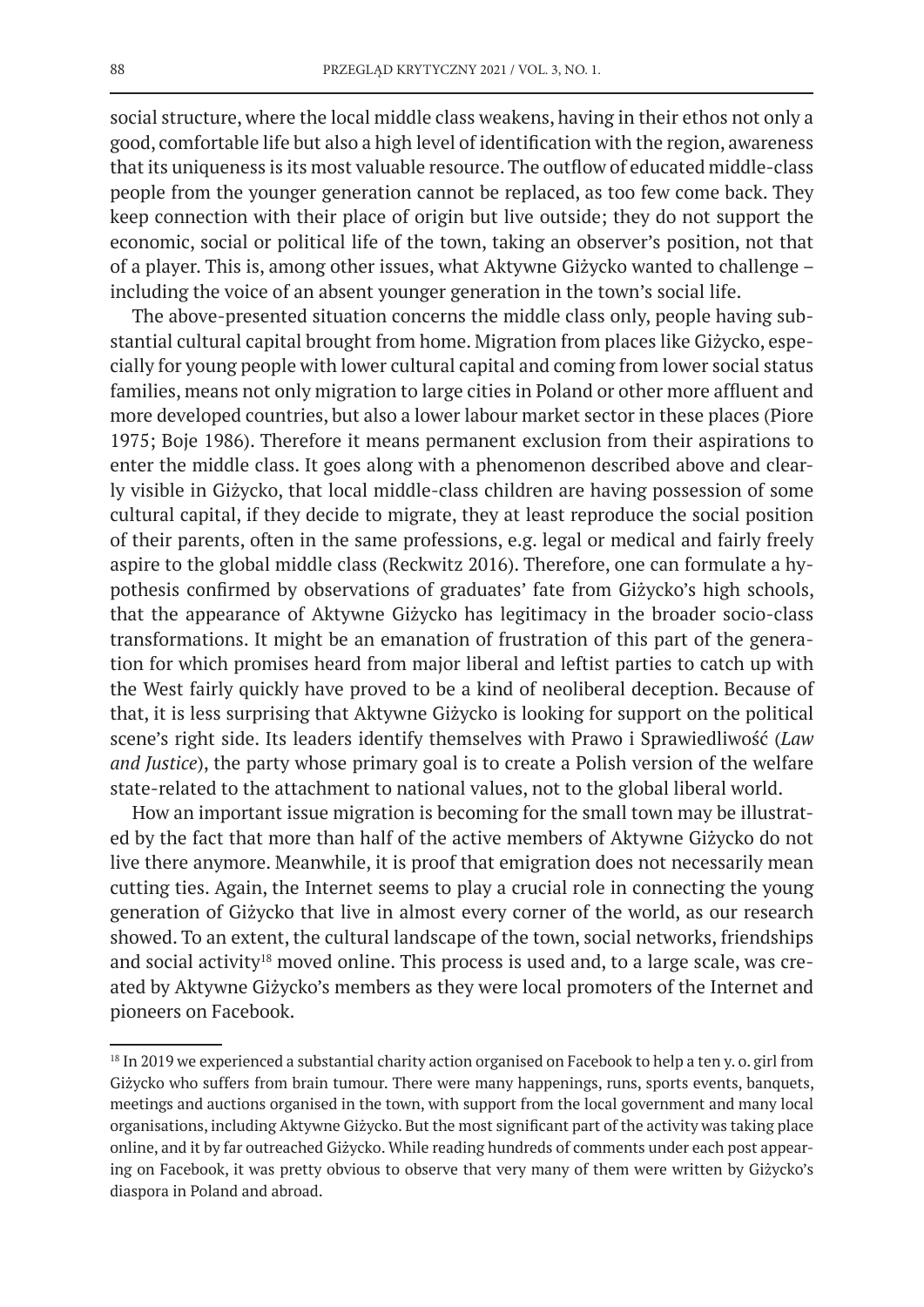## **AKTYWNE GIŻYCKO**

The association Aktywne Giżycko, when it was formed, consisted of 15 members (the minimum number of people required to register an association in Poland). The current formal composition remained unchanged with 11 active members. These are people who pay contributions, participate in the association's events, and take part in the creative and conceptual part (ideas, inspirations, speeches). All people come from Giżycko, but not all of them live in the town. Only four are permanently based in Giżycko; the other four live in Warsaw and one in Gdańsk. In addition, one person lives between Giżycko and Warsaw (social activities and being a councilman in Giżycko, work and family in Warsaw). People who belong to the association are mainly around the age of 30 years. Aktywne Giżycko has never recruited additional members but has a group of friends and supporters connected with the association – those people help with events but are not formally affiliated.

The idea came from Andruszkiewicz brothers (Piotr and Paweł), who invited to cooperation some of their friends, mainly from the neighbourhood in Wilanów, a district of tiny houses outskirts of the town. The NGO was registered on April 30, 2013. Both brothers independently admitted that the reason for activity was simply their need for action to change their reality. Piotr said that "if somebody does not feel this idea of voluntary work, they would never understand why it began". In the beginning, Aktywne Giżycko had little to do with politics, although Piotr admits that politics was always part of his interests. Political activity was, however, a consequence of the popularity and success of the organisation. It is possible to track how Aktywne Giżycko evolved from the form of happenings, sports events and concerts to a local political party (now connected with Prawo i Sprawiedliwość<sup>19</sup>).

The group organised events even before the official registration. They, for example, reactivated after ten years a street tournament of basketball. But the impulse to register a new NGO begun with the idea to repaint the transformer in the Park of Roger Goemaere in Giżycko. It was in a horrible condition, full of vulgar graffiti. The brothers pointed that out while walking along with a procession to the St. Bruno cross. They started with a letter to the energy company to which the transformer belonged, and the company very positively replied and even sponsored the paint. Andruszkiewicz brothers painted the transformer with some friends. All of them were born in the years from 1985 to 1988. This group has remained active within the organisation until now.

First events mainly were oriented towards sport, because as Piotr Andruszkiewicz said – *sport is that thing around which it is easiest to gather young people*. Then some cultural actions joined – both organisation of events and the possibility to perform at the main town scene on the Lake Niegocin beach. Aktywne Giżycko organized concerts of small, local, debuting bands. The process of organisation, of course, included also promoting the concerts and negotiations with local authorities to get allowance or support from sponsors.

One of the repetitive events initiated by Aktywne Giżycko is the Walrus Club "Zimny Ptak" (Cold Bird). Every Sunday of the winter season at noon, a group of sometimes

<sup>&</sup>lt;sup>19</sup> Prawo i Sprawiedliwość (Law and Justice), a right-wing coalition now in power in Poland since 2015.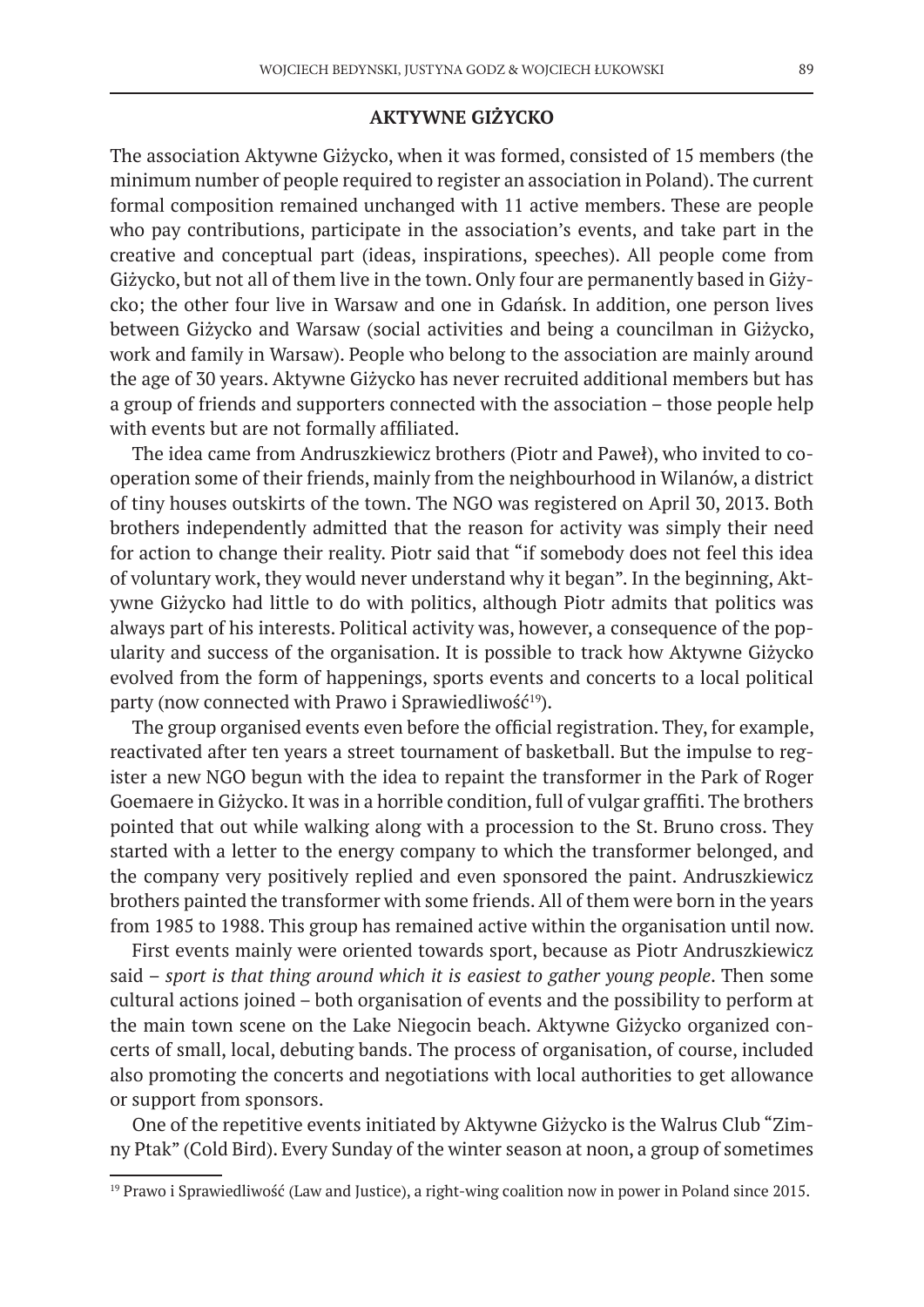nearly 100 people gather at the town's main beach of Lake Niegocin. They first warm up with music coming from battery-powered speakers and then jump into the cold water. Usually, it is necessary to chop a hole in the ice as the lake is frozen. These events permanently inscribed in the town's landscape. But not only this one. Aktywne Giżycko organises many other happenings, like breaking record in eating doughnuts every year on Fat Thursday<sup>20</sup>. There is also a regular basketball tournament, "Streetbal nad Niegocinem", and from 2015 there is a yearly held charity run.

The association also started to challenge political decisions by civic pressure – for example, they managed to collect more than 1000 signatures under the petition to introduce the civic budget in Giżycko. Piotr Andruszkiewicz said that when the organisation started to act, they began to ask the people about their needs and realise these thoughts. Using the Internet, happenings and street actions, members of the association took the roles of commentators of town's reality and promoters of changes. First actions were voluntary, where ideas and most of the work came mainly from the Andruszkiewicz brothers, but they received a lot of help from the others:

Two ideas stood behind it. The first was to create a website that would put together all information about Giżycko. Myself when I was in Gdańsk, and then in Warsaw, I watched with longing photos from my town that were appearing on the web, that people posted on different forums and websites, so I wanted to create one common platform; the second was that I observed how mass events are made in the big cities and I discovered that many of them don't need practically any money and they can easily be done also in Giżycko. To organise a run, you only need 40 letters, 39 approvals, 20 volunteers and one brave enough to do it. [Piotr Andruszkiewicz].

The second pillar on which the organisation was built was the Internet. As in the case of other "right to the city" movements that emerged in a similar time in other Polish cities, without Facebook and YouTube Aktywne Giżycko would not probably be created (or if it were, it would be very different). The organisation's profile was among the first to be made in the town:

We were the first to use Facebook in Giżycko. It was still not widely known yet. You know, we felt it and we used it. When no one knew how to use it. We developed it very quickly. And these YouTube channels, that's all. With such a fresh approach and we think that's why it worked so well. Because if you have Facebook, it is part of your life; you do not have a day without it. Who had a fan page in Giżycko before? There were no such. We were the first. [Paweł Andruszkiewicz, president of Aktywne Giżycko].

Andruszkiewicz brothers not only made a vivid Facebook profile and YouTube channel but also used forms not known up to date in the town: street probes, memes, drone images, promotional movies, selfie sticks etc. – all these new forms that are now widely used, were pretty innovative in 2013 and 2014. Aktywne Giżycko created catchy short YouTube movies, for example, "what the Giżycko inhabitants do NOT say about

<sup>&</sup>lt;sup>20</sup> There is a tradition of eating doughnuts and other sweets on the last Thursday before Lent in Poland.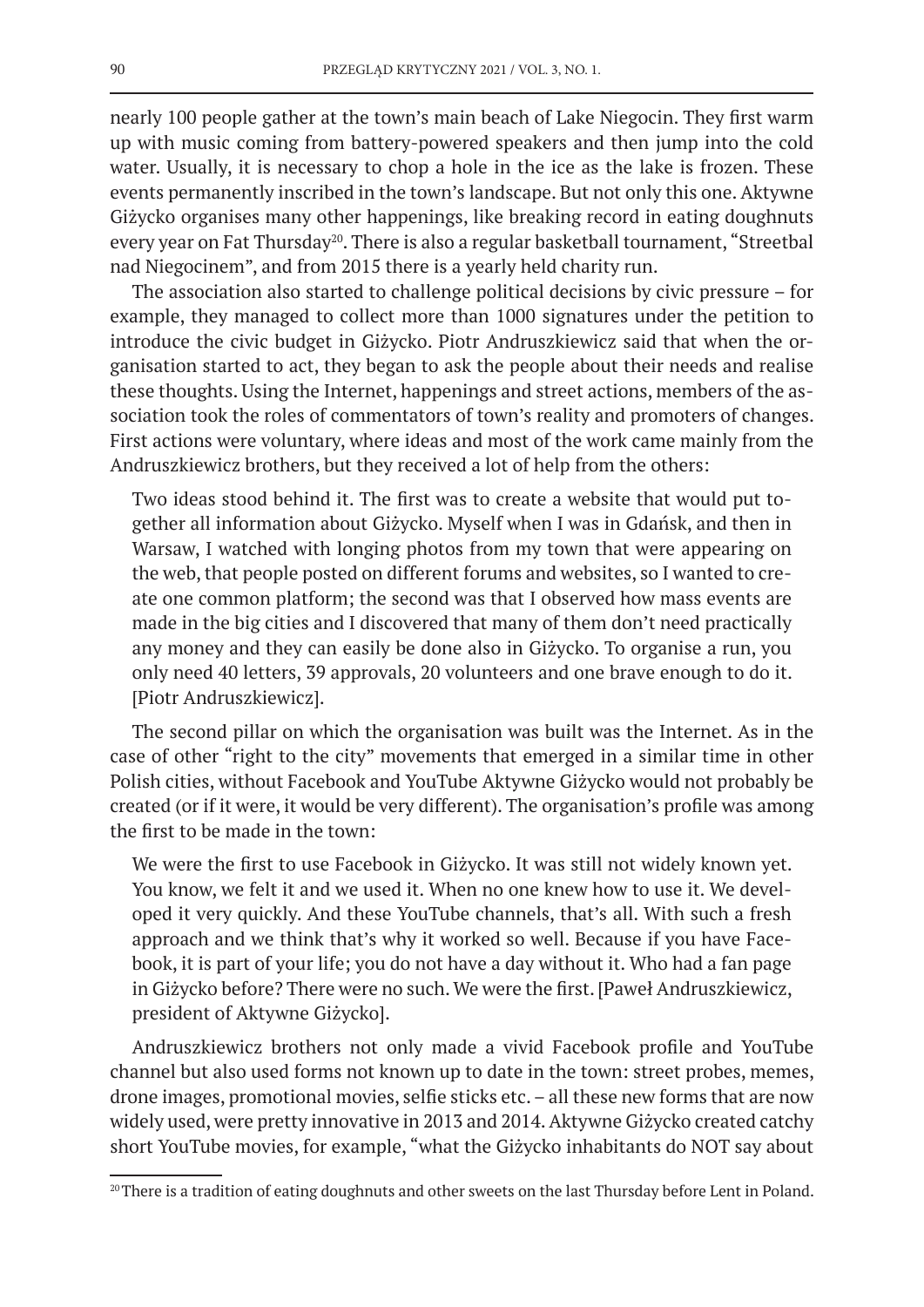their town", "What do you know about Giżycko?" or two town's promotional movies showing the most beautiful and most visited sites in Giżycko. All movies accompanied by nicely chosen music reveal good film processing skills and show that it is possible to make a good movie with almost no budget. They reached very high viewership as for a town of this scale.

To have in a town of 25-28 thousand a Facebook profile with the number of likes reaching ¾ of the town's population is something unique and exceptional. I know it because I follow it as a big fan of Facebook and social media. [Piotr Andruszkiewicz]

It is worth explaining that the astonishingly big number of "likes" of the profile does not mean that these people all live in Giżycko or even were born there. Our interviews proved that to many, particularly from the Giżycko's diaspora in Poland and abroad, this is simply the best Internet profile where they find good movies, photos and texts about their town. They follow it, not necessarily identifying with the ideology of the organisation. The possibility to comment on the posts appearing on the profile becomes one way to keep contact with the town and its inhabitants. Very often, posts that appeared on the profile comprised open questions and provoked hundreds of comments. They sometimes concerned new solutions to be implemented in the town that were invented elsewhere (as civic budget) or simply gave room for polemics with what the authorities proposed. Some of the posts were controversial and showed an absurdity of some aspects of the town's reality. Members of Aktywne Giżycko, particularly the Andruszkiewicz brothers, had a good sense of the Internet and social media; therefore, they usually hit home with what they posted.

I created my Facebook account when the Polish version was not yet available. I had a girlfriend in the USA, and she asked me to make an account. I remember Facebook that was so simple that it served only as a communication facility. [Piotr Andruszkiewicz]

The use of Facebook and YouTube in the way members of Aktywne Giżycko use it was a clear sign of a generational shift. Oficjalne Forum Giżycka (Official Giżycko Forum), still an active Internet forum to exchange thoughts about the town, was made in 2003 by the people born in the 70-ties. According to Piotr Andruszkiewicz, his generation and younger people do not use it because this form of anonymous text-only comments seems already archaic and tedious.

The idea of activation, especially of the young generation, was close to Aktywne Giżycko from the very beginning. Their slogan is "something more", that is according to the words of Piotr Andruszkiewicz – "do what you do every day, and do something more for the others. Maybe half an hour per day. Something more in your life than you have been doing so far. This was our idea"*.* The town seemed to need such activation, as many people joined the actions of the new association.

There is a visible shift from happenings and Internet activity towards politics that one can point out by observing campaigns and increasing political engagement of the leaders, but even in the rising number of politically oriented movies and posts appear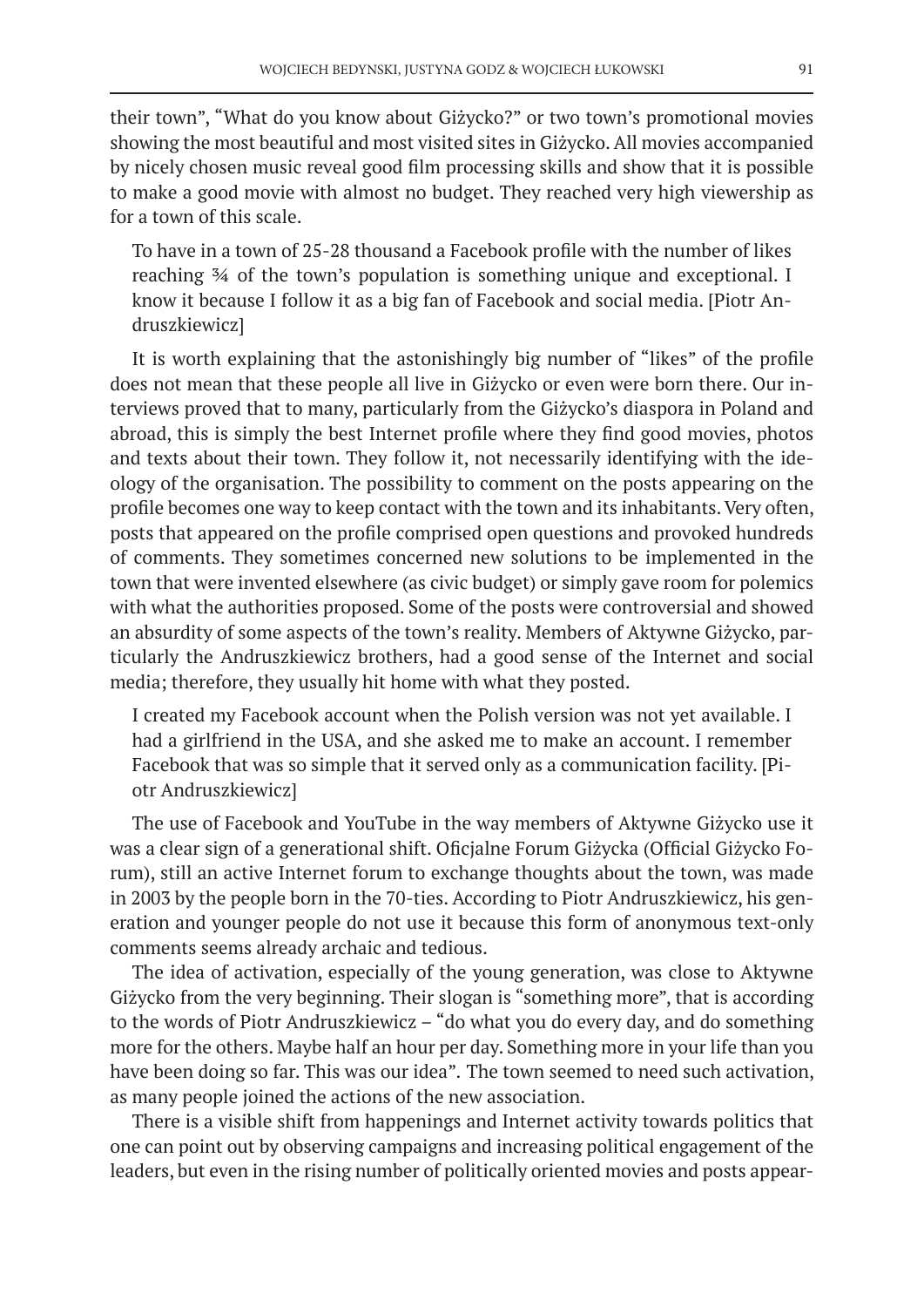ing on the organisation's Facebook profile since 2014. According to Piotr Andruszkiewicz the decision to start in 2014 was an effect of the will of the people themselves, and not all of the organisation members agreed with it. The elections appeared to be fairly successful – in 2014, Aktywne Giżycko<sup>21</sup> introduced one councillor to the City Council. A second, Piotr Andruszkiewicz, was elected in the by-elections in March 2015. This, according to the words of Piotr, might have been a result of the "wind of change" already blowing in Poland and confirmed by the change on the national scale in 2015. The leader of the association, Piotr Andruszkiewicz was also a candidate for mayor and received an outstanding result of 21,43% of votes. Aktywne Giżycko became an uncompromising opposition to the majority of the Giżycko's Council and the newly chosen mayor, Wojciech Iwaszkiewicz. In local and regional elections of 2018, the association made a decision to start as a committee of Prawo i Sprawiedliwość. Piotr Andruszkiewicz said that it was not an easy decision, and up to date, only two councilmen of their committee decided to subscribe to PiS (including Piotr himself). These elections were even more successful – the committee has six councillors. Piotr nearly repeated his result from 2014, gaining 19,10% in the voting for the town's mayor.

The link between the NGO and the national party structures remains relatively weak. PiS does not represent the majority of Aktywne Giżycko's members' political beliefs - who support, inter alia, Konfederacja (Confederation Liberty and Independence) and KUKIZ'15 (a political movement that arose after the success of Paweł Kukiz in presidential elections of 2015). The decision to join PiS structures was, therefore, more tactical than ideological. Becoming one of the main political powers on the local political scene required integration with the national-scale central political division. It had its disadvantages, but success counted in the number of councillors that entered the Town Council in 2018 seems to prove its strategic value.

In the current Giżycko council (2018-2022), but also in the previous (2014-2018) activity of town councillors from the Aktywne Giżycko (currently as councillors of the Prawo i Sprawiedliwość committee, six councilors out of 21 in the town council), is manifested in permanent conflict with other councillors (Giżyckie Porozumienie Obywatelskie<sup>22</sup>, Obywatelska Koalicja Giżycko<sup>23</sup>) representing left-wing and liberal views, currently associated or identified in the past with the Sojusz Lewicy Demokratycznej $^{24}$ or the Platforma Obywatelska<sup>25</sup>. A generational difference marks this. The average age of councillors associated with Aktywne Giżycko is 38 years (with one councillor of 61 years old, giving 34 as the average age of the remaining five). The average age of the rest in the Council is 56 years. The analysis of tax declarations, which also contain information about performed professions, shows that councillors associated with Aktywne Giżycko are primarily young entrepreneurs.

In contrast, the other two committees' councillors are teachers, local government

<sup>21</sup> As the committee "Aktywne Giżycko. Lubię to" (*Active Giżycko. I like it*).

<sup>22</sup> Giżycko's Citizen Agreement.

<sup>&</sup>lt;sup>23</sup> Giżycko's Citizen Coalition.

<sup>&</sup>lt;sup>24</sup> Democratic Left Alliance.

<sup>25</sup> Civic Platform.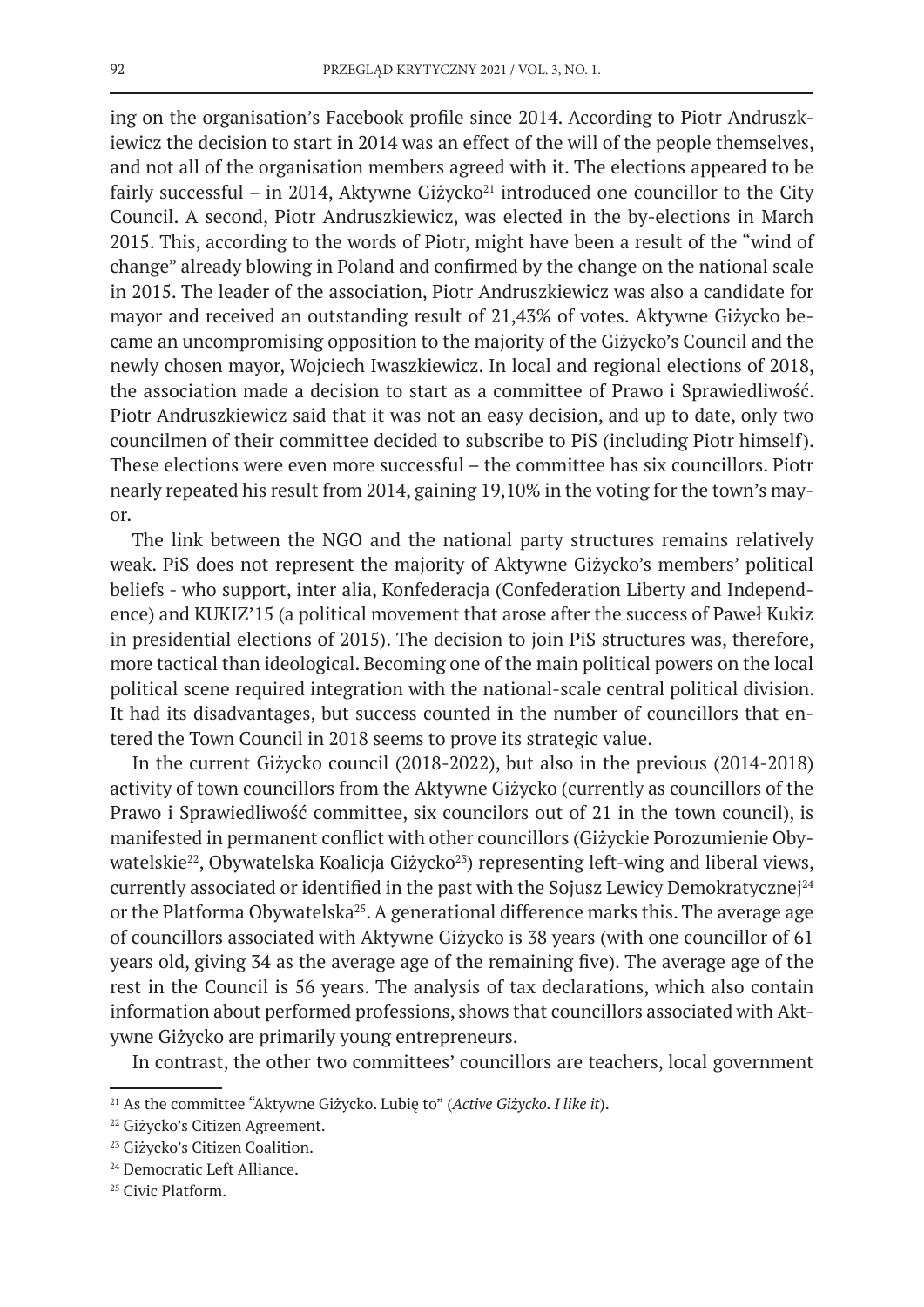employees, and retirees with an established position in the town (http://www.bip. gizycko.pl/oswiadczenia). From the perspective of these data, we can see that we are dealing with a more complex phenomenon than just a more or less typical intergenerational conflict. It is both a generational and a class conflict. It might be a contribution not only to explain what is happening in one of many small towns in Poland but also sheds light on Poland's "shift" to the right after the 2015 elections, confirmed by the national elections in 2019. It might show that the town's future may rely more on Aktywne Giżycko, than the rest of the town Council would like to assume. It also shows that this association's political nature, which began its activity in the convention of street happenings, is determined not only by its leaders' ambitions but by the logic of the generational-class plexus.

There is one very striking question. Why is there no other organisation in the town that would represent other political and world view ideas? Why there is room for only one association of this kind in each generation? One possible answer is that most young people, alumni of Giżycko's high schools that had initiative, emigrated after their A-level. According to interviews, it is quite possible: sometimes from each class, only 3 or 4 people remained. But another possible explanation might be that the niche was already taken and that there is simply no reason for the existence of more than one "right to the city" organisation in the small town<sup>26</sup>.

## **AKTYWNE GIŻYCKO IN GENERATIONAL CONTEXT**

The appearance of Aktywne Giżycko, created by people born in the late 80-ies or early 90-ies could be placed in a broader historical context as a voice of the whole generation. This generation is very different from the previous one in at least two significant aspects: 1) it does not remember communism and 2) it was the first generation to be raised in the world of new technologies, including the common use of the Internet. Both have real consequences that, in our opinion, lead to profound intergenerational misunderstanding.

From 1991, when Wspólnota Mazurska (Masurian Community) was created to 2013, when Aktywne Giżycko emerged, there was no other big organisation with the ambition to activate the local community on the town's scale. Each NGO is very characteristic for the generation that formed it. Each remained somehow inaccessible (or unattractive) to representatives of other generations. This is an opinion on Aktywne Giżycko by one of the founding fathers of Wspólnota Mazurska:

With great joy, I welcomed the emergence of Aktywne Giżycko for several reasons. Thanks to its actions - at the beginning, usually in the form of happenings, but with a prosocial vector - many young people got activated who had not been participating in the town's social life so far. I liked (and like) the activity of the Andruszkiewicz brothers, who - young people themselves - inspired many of their peers. This movement seemed such a refreshing force against all the Universities of the Third Age and the ageing Wspólnota Mazurska, so I hoped that

<sup>&</sup>lt;sup>26</sup> In most of the towns of similar size in Poland, there is none.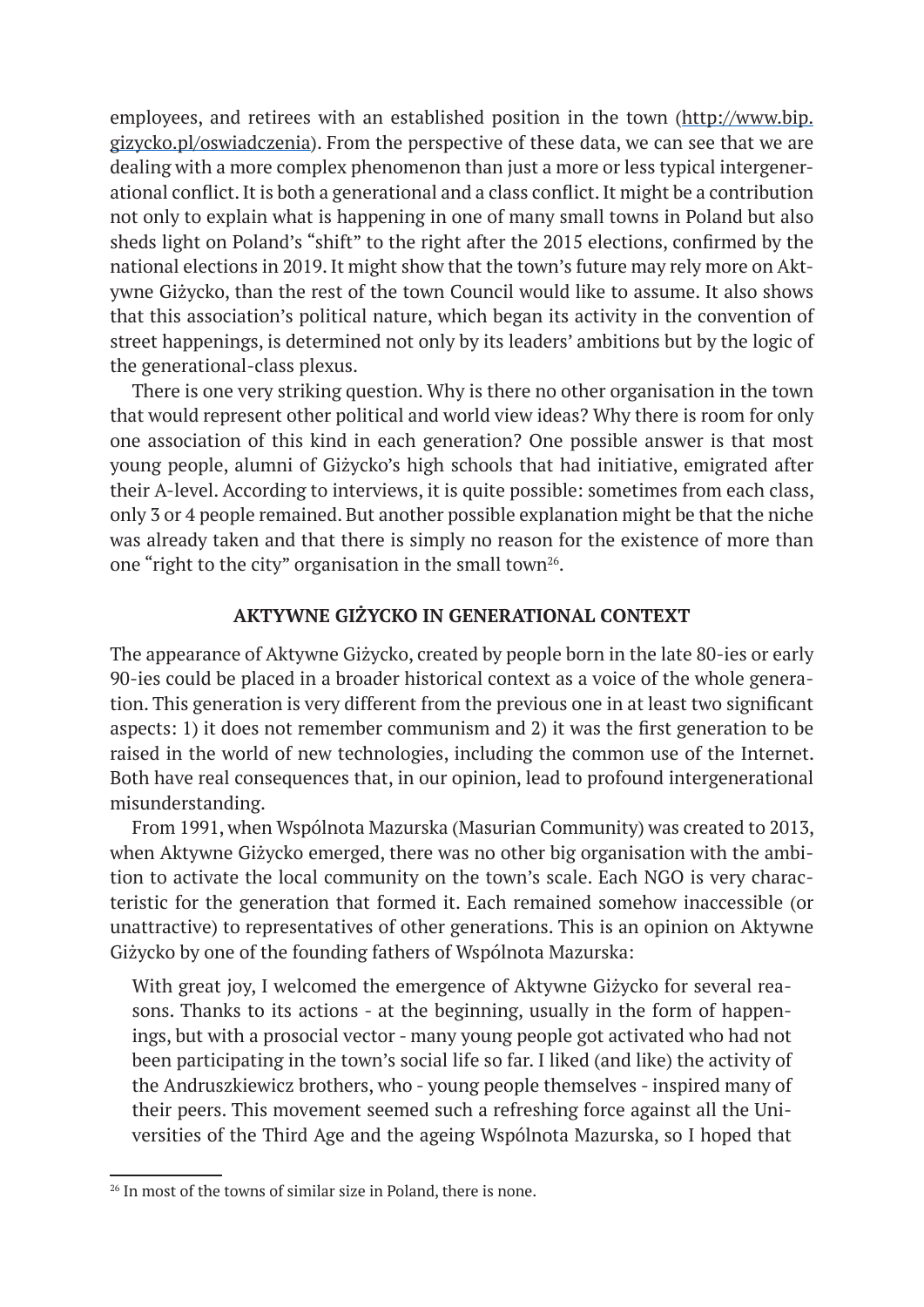the young would wake up and slowly begin to take matters into their own hands. Of course this also went further into local politics... And here I started to like it a little less because I have been stating that Aktywne Giżycko is becoming less a movement activating the legitimate affairs of young town inhabitants and more a base for the political careers of its leaders. One of them – Piotr Andruszkiewicz - joined the PiS and since then has been a very loyal member of this party, which resulted, for example, in what started to appear on Aktywne Giżycko's profiles. I like it less also because in the event of a collision of local interest with the party interest (PiS), which, e.g. happened in the City Forest issue.<sup>27</sup>, Aktywne Giżycko... well, you simply can't count on them. However, I still hope that the creative ferment among the Giżycko youth, which was caused and still characterises Aktywne Giżycko, has a very positive dimension.[Male, 61 y. o.]

And this is an opinion on Wspólnota Mazurska by one of the founding fathers of Aktywne Giżycko:

Wspólnota Mazurska invited people that they perceived as attractive. Not for the town, not for the people, but for them. And we thought – "let's make a street probe, who Giżycko people really want to invite"? And apparently, they wanted to have people sometimes controversial, like Korwin-Mikke<sup>28</sup>. And we had a whole room of people [...] We also wanted to invite Jurek Owsiak<sup>29</sup>, but his calendar did not allow him to come. [Male, 33 y. o.]

Aktywne Giżycko's members belong to the widely described Generation Y, otherwise called the "millenials" (Ashlock and Atay 2019, Levenson 2010). People born in the late 80-ties and early 90-ties very much differ from their parents, and both sociologists and economists observe this. Their main life goal is to be, rather than to possess, they are more flexible in their work, less obedient to authorities, more self-confident, always connected to the Internet choosing this form of communication more willingly than face-to-face meetings. Generation X's previous group's representatives work was more critical than Generation Y, which focused on exciting experiences and enjoying life. They are also more consumers than intellectuals, more individuals than community-builders, and rather multitaskers than specialists (Ashlock and Atay 2019:viii). Generation Y prefers short forms of communication because they encounter them on the Internet. They read fewer books or newspapers; instead, they browse and watch short movies.

Having that generational change in mind, it is easier to understand the difference between the generation of Wspólnota Mazurska and the generation of Aktywne Giżycko. The first grew up as children of migrants from many regions of pre-war Poland

<sup>&</sup>lt;sup>27</sup> State Forests decided to cut down some parts of the giant forest of nearly 318 hectares neighboring the town, which caused large protests, including the engagement of many members of the Wspólnota Mazurska.

<sup>&</sup>lt;sup>28</sup> Leader of many right-wing parties: Real Politics Union, the Congress of New Right, KORWiN, Confederation Liberty and Independence. Presidential candidate, member of the European Parliament.

<sup>&</sup>lt;sup>29</sup> Activist, leader of the Great Orchestra of Christmas Charity, creator of the Woodstock Festival Poland (Currently Pol'n'Rock Festival).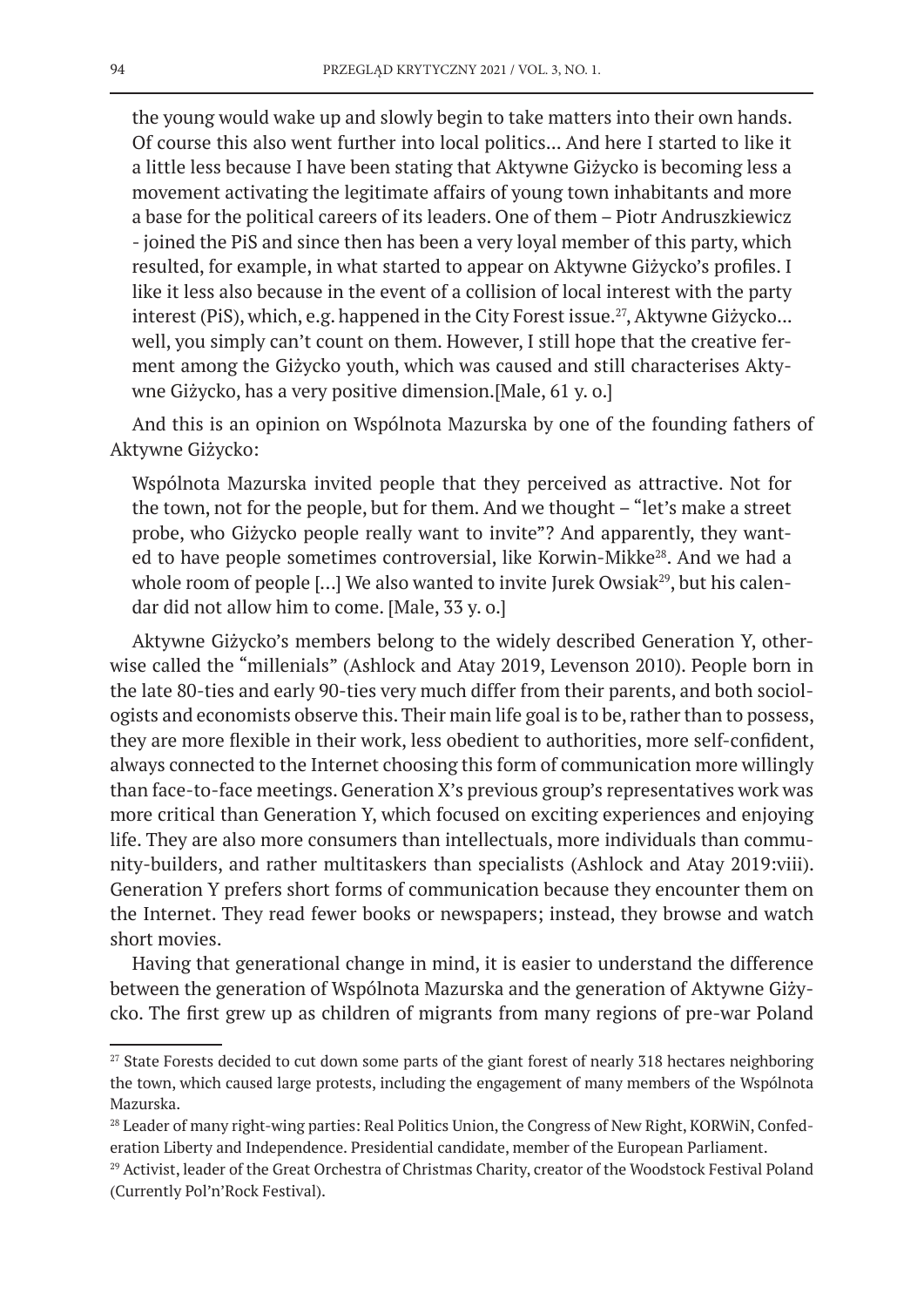(mainly the Vilnius area<sup>30</sup>, Mazowsze, Podlasie, some Ukrainian and Lemko population resettled there by force in 1947-1950<sup>31</sup>). They were first to be born in Polish Masuria. Feeling the falsehood of official communist narration of the so-called "Recovered Territories."<sup>32</sup>, they discovered the multicultural past of the place where their parents came due to the consequences of war. They felt obliged to change that narration for the sake of truth and create a new identity of the region based on all cultural landscape elements. Thus historical debates, art exhibitions, writing work, live meetings between old and new inhabitants were forms which they mainly used, especially in the world still missing the Internet. In a way, these forms were exclusive; they concerned a minimal group of local cultural elite members. Even if some events were able to attire the media's attention and gather some people interested in these topics, the academic world from inside and outside, they were never massive. Members of Wspólnota Mazurska used local and regional press, they were themselves or cooperated with authors and poets, wrote books and guidebooks, initiated the erection of monuments $33$ , restoration of historical buildings, preservation of town's and region's landscape<sup>34</sup>. Wspólnota reacted more vigorously to these ideas of the local government that concerned identity issues.

Aktywne Giżycko, from the very beginning, had a very different strategy and mode of action. The organisation used brief forms of social media: mems, blogs, posts, YouTube movies being present almost uniquely on the Internet and in the streets. They were trying to react to an average inhabitant's needs, not necessarily a member of the cultural elite. Thus they were closer to the massive recipient of culture, of course, on the local and regional scale. Piotr Andruszkiewicz, leader and founder of the association, declared that members of Aktywne Giżycko are always trying to interpret social needs and ask what people want – concerts, sports events, charity, daily life. The issues that acquire the attention of Aktywne Giżycko are single and concrete problems of which people talk every day or that resonate in emotions, rather than abstract ideas like pre-war German literature. The discussion was moved to Facebook – almost every single post on their profile gains hundreds of "likes" and comments. They also have a perfect sense of social media – as Piotr Andruszkiewicz said: *I can feel it, I know which post will gain more attention and more reaction*. Comparing to their 16.954 Facebook followers<sup>35</sup> of Aktywne Giżycko's profile, just 394 persons<sup>36</sup> that "liked" Wspólnota Mazurska's profile proof that the older association is nearly non-existent in social media. Aktywne Giżycko's Facebook profile shares or publishes several posts a day, each attiring wide attention.

In public discourse, especially in recent years, locality started to play an important role. In many places, particularly big cities, a better understanding of the local identity replaces national narration about Polish culture's unity. Aktywne Giżycko seems to go around this topic by not focusing on identity issues, omit to mention the German past of the town, con-

35 As of December 10, 2019.

<sup>30</sup> The city was part of the Republic of Poland in the years 1920-1939.

<sup>&</sup>lt;sup>31</sup> Operation "Vistula".

<sup>32</sup> In the Polish United Workers Party (PZPR) official propaganda, German territories granted to Poland after World War II were originally Polish or Slavic lands conquered and for long centuries illegally occupied by Germany. Their return to Poland was interpreted as an act of historical justice.

<sup>&</sup>lt;sup>33</sup> For example, the one which stands now in the Grunwaldzki Square, close to evangelical church with all historical names of the town – from German Lötzen to Polish Lec, Łuczany and finally Giżycko.

<sup>&</sup>lt;sup>34</sup> They were recently very involved in the protest against the new hotel's planned construction, which is supposed to stand on partly protected area of the former Kurhaus (spa).

<sup>36</sup> As of December 10, 2019.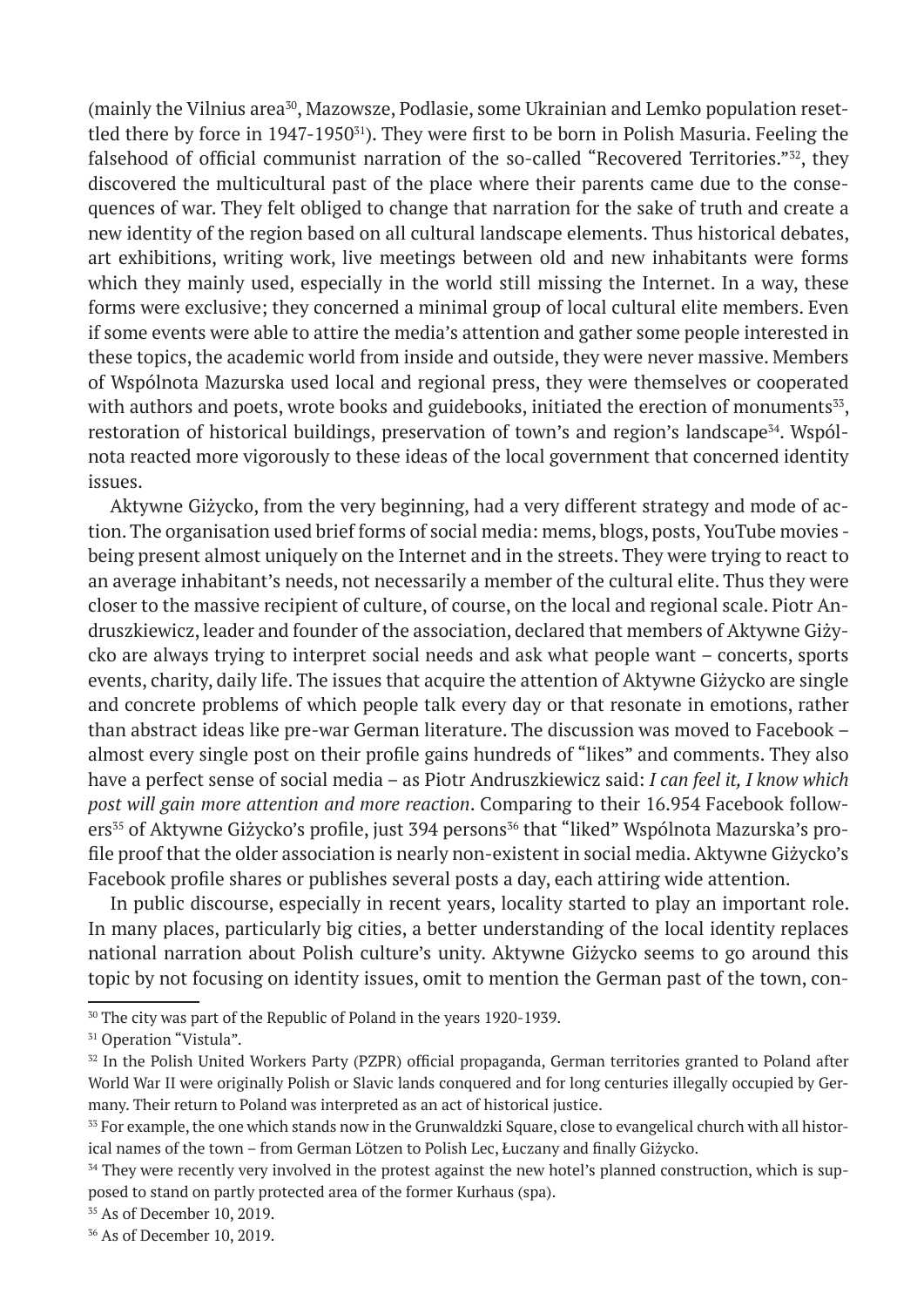centrating on the present and the future. This is the first generation's voice freed from the constant discussions about the historical problems (to some, it may be a sign of ignorance).

The difference between the two organisations can have yet another dimension, that is a difference in incompetence. While Wspólnota Mazurska is composed of intellectuals with a stable and recognised position in the town: a poet and journalist, an academic professor, a graphic designer, a bookseller, a historian; Aktywne Giżycko consists of young independent entrepreneurs, mainly self-employed in the construction industry, or people working in banks or law firms. This reinforces the focus on culture and identity on one side and business and development on the other. It also goes along with political choices.

Analysing the methods of social communication and the target groups of both organisations that originated in Giżycko in very different generational contexts, one can assume that while Wspólnota Mazurska as a phenomenon was an emanation of local cultural elite's need to change the existing order of the town's cultural landscape, Aktywne Giżycko aimed to give a more modern vibe of the everyday life therein. Both can be in a way called "right to the city" movements – Wspólnota Mazurska understood it as a need to reverse identity narration and in effect regain their true town, freed from politically controlled propaganda; Aktywne Giżycko, in a very different historical era, wants to activate people not present up to date in the social life and that means reaching another group than the town's cultural elite.

#### **CONCLUSIONS**

In our opinion, the phenomenon of Aktywne Giżycko correlates both with the generational experience of the people born and raised in the provincial town of post-transformational Poland and the touristic character of the capital of the Great Masurian Lake District. The emergence of a "right to the city" movement in the province is a sign of globalisation, as it would not be possible without inspiration from outside and without the new methods of social communication. This allowed reversing the vector of social activity in the town. It was not organised from the top by the local cultural elite, as it used to be before, but thanks to Facebook and Internet forums, it has begun to be created from the bottom by the people themselves.<sup>37</sup>. Therefore it helped to activate many more inhabitants.

This phenomenon is then an outcome of two factors: the everyday use of the Internet, especially Facebook and YouTube, and the form of happenings, nearly non-existent before, i.e. mass events that meet expectations of an average inhabitant. Both factors put the town in the global context, showing that everything is possible even in a deep province. Emigration is not necessarily the only solution to live an active life and realise big projects and ideas.

From the very beginning, these actions were oriented towards the local authorities' critique, using social media, Aktywne Giżycko, closer to the "right to the city" move-

<sup>37</sup> Aktywne Giżycko was the organisation that proposed to introduce a civic budget to Giżycko. Piotr Andruszkiewicz admitted that the inspiration went from the big cities that already had this solution.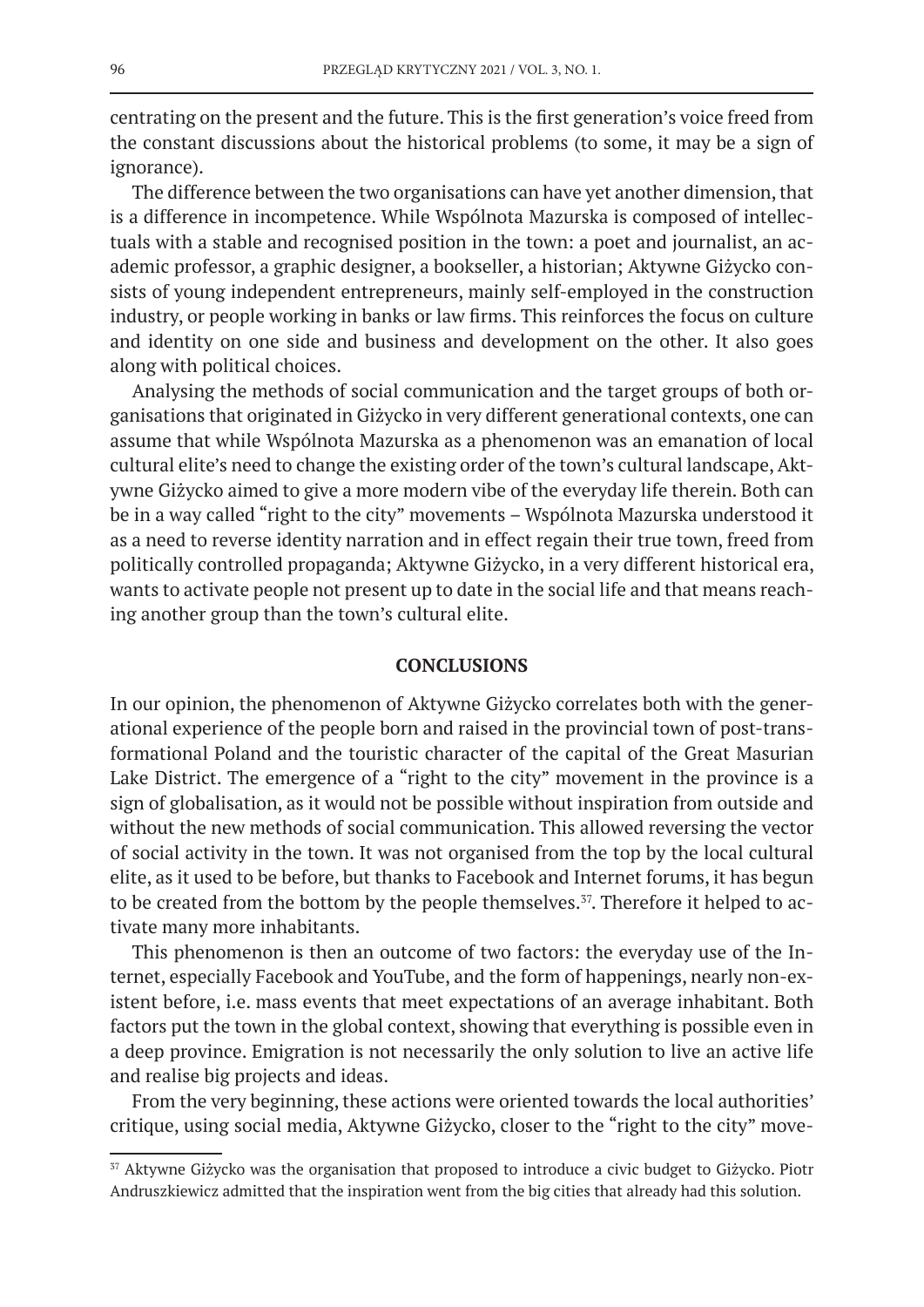ments from big agglomerations. What remains different is the political orientation of the organisation, which in the case of Giżycko placed itself on the right edge of the politics, which is partly a result of individual political beliefs of the leaders and partly is an effect of the general shift to the right observed in Poland, especially among the young generation, after 2015.

In the end, the leaders' political involvement and political interests, particularly the decision to start in 2014 local elections, caused the association from a local NGO run by the local youth to a substantial political force that changed the town's political scene. This decision brought a lot of hate on the leaders and helped to promote the association even more that it became widely recognised. The evolution from happenings and street activity joined with the critique of local politics to political involvement also characterises a lot of other "right to the city" movements<sup>38</sup>.

**FUNDING:** This work was supported by grant *Social and spacial mobility in biographical and generational experience of the small town's inhabitants—example of Giżycko* awarded by the National Science Centre, Poland [no. 2016/21/B/HS6/03787].

## **REFERENCES**

- Anderson, Chris. 2006. *The long tail: Why the Future of Business is Selling Less for More*. New York: Hyperion.
- Ashlock, Mary Z. and Ahmet Atay (eds.). 2019. *Examining millenials reshaping organisational cultures*. *From theory to practice*. Lanham, Boulder, New York, London: Lexington.
- Boje, Thomas P. 1986. "Segmentation and mobility: an analysis of labor market flows on the Danish labor market." *Acta Sociologica* 29(2): 171–178.
- Bourdieu, Pierre. 1984. *Distinction. A social critique of the judgment of taste*. Trans. Richard Nice. London-New York: Routledge.
- Główczyński, Maciej. 2017. "Gentryfikacja miast przegląd literatury polskiej i zagranicznej." *Rozwój Regionalny i Polityka Regionalna* 39: 61–78.
- Kubicki, Paweł. 2017. "Od miejskiego aktywizmu do miejskich ruchów społecznych." *Annales Universitatis Mariae Curie-Skłodowska Lublin-Polonia* 24(2): 173–186.
- Kubicki, Paweł. 2019. "Ruchy miejskie w Polsce. Dekada doświadczeń." *Studia Socjologiczne* 3(234): 5–30.
- Kusiak, Joanna. 2017. *Chaos Warszawa. Porządki przestrzenne polskiego kapitalizmu.* Warszawa: Fundacja Nowej Kultury Bęc Zmiana.
- Lees, Loretta, Tom Slater and Elvin Wyly. 2010. *The Gentrification Reader*. London and New York: Routledge.
- Levenson, Alec R. 2010. "Millennials and the world of work: an economist's perspective." *Journal of Business & Psychology* 25(2): 257–264.
- Łukowski, Wojciech and Piotr Koryś. 2018. "Globalizacja, lokalność, migracje." Magdalena Lesińska and Marek Okólski, eds. *25 wykładów o migracjach*. Warszawa: Scholar, 128-141.
- Piore, Michael J. 1975. "Notes for a Theory of Labor Market Stratification." R. C. Edwards, M. Reich, D. M. Gordon (eds). *Labor Market Segmentation*. Lexington, Massachusetts, Toronto, London: Heath, 125–150.

<sup>38</sup> In Warsaw, Miasto Jest Nasze association also decided to start in local elections in 2014 and then in 2018.